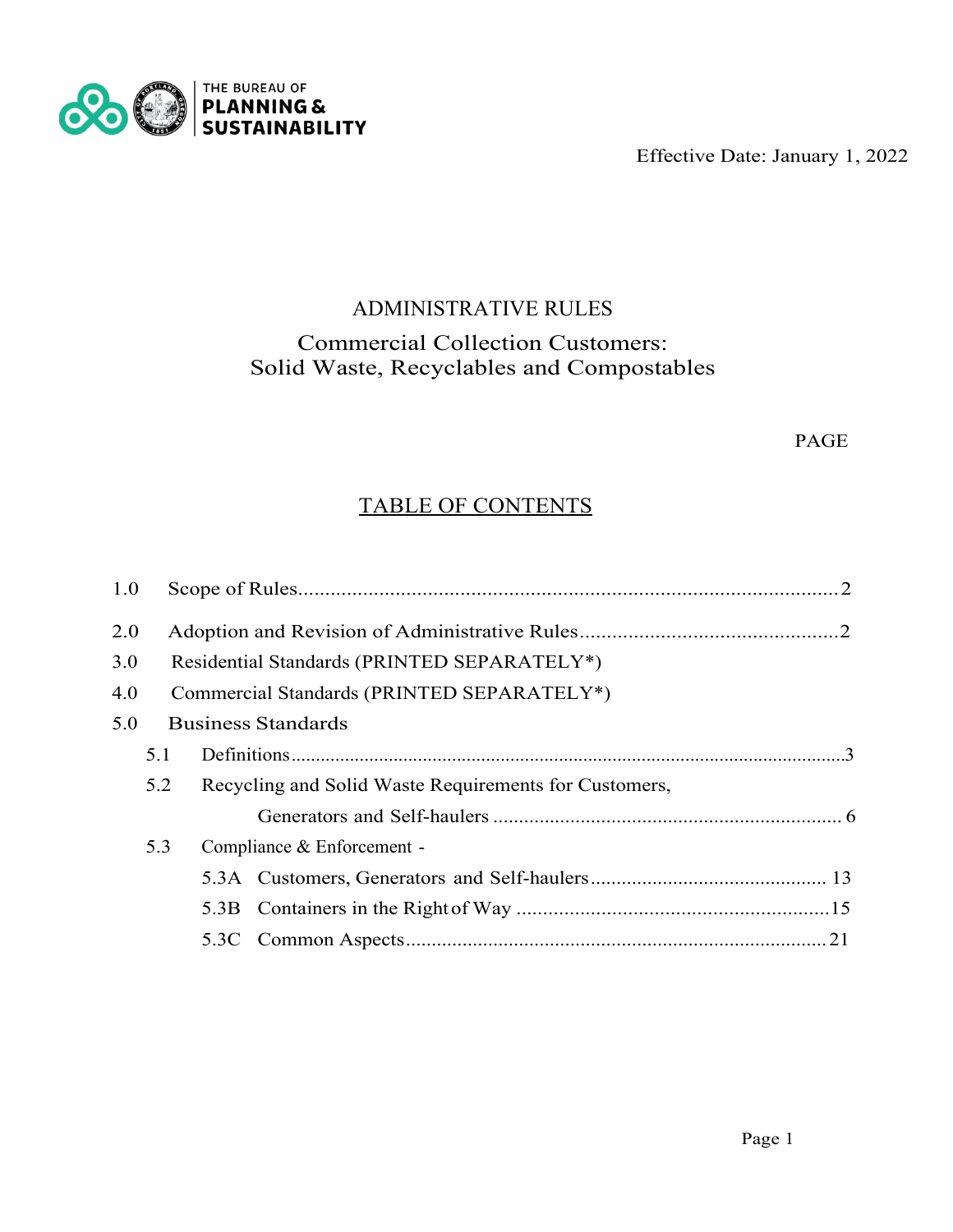# PART 1.0, SCOPE OF RULES

Administrative rules contained within this document are intended to articulate the standards and expectations for Commercial Collection Customers, as authorized in the City Code, Chapter 17.102.

# PART 2.0, ADOPTION AND REVISION OF ADMINISTRATIVE RULES

- A. Director's Authority to Adopt Rules. Under authority of the City Code, Chapter 17.102, the Director of the Bureau of Planning and Sustainability [hereinafter Director] is authorized to adopt rules, procedures and forms to implement provisions of that chapter which regulate the Collection and Disposal of Commercial Solid Waste, Recyclables and Compostables in the City of Portland.
- B. Adoption and Revision of Rules.
	- 1. Any rule adopted or revised according to the authority of the City Code shall require a public review process. Not less than ten or more than thirty days before such public review process, notice shall be given by publication in a newspaper of general local circulation. Such notice shall include the place, time, and purpose of the public review process and the location at which copies of the full set of the proposed rules may be obtained.
	- 2. The Bureau of Planning and Sustainability (BPS) shall give notice of the public review process to all neighborhood and Business associations that are recognized by the City Office of Community and Civic Life. At least 60 days in advance of the anticipated adoption date, BPS shall notify those associations by regular mail or electronic mail of its intent to review the rules and invite those associations to comment. BPS shall by regular mail or electronic mail send a notice of the initial public hearing to the same associations not less than ten days before the scheduled hearing.
	- 3. During the public review, the Director or the Director's designee shall hear testimony or receive written comment concerning the proposed rules. The Director shall review the recommendations, taking into consideration the comments received during the public review process and shall either adopt the proposal, modify or reject it.
	- 4. If a substantial modification is made, additional public review shall be conducted, but no additional notice shall be required if such additional review is announced at the meeting at which the modification is made. Unless otherwise stated, all rules shall be effective upon adoption by the Director and shall be filed in the Office of the Director.
	- 5. Notwithstanding paragraphs a., b., c. and d. of this section, an interim rule may be adopted by the Director without prior notice upon a finding that failure to act promptly will result in serious prejudice to the public interest or the interest of the affected parties, including the specific reasons for such prejudice. Any rule adopted pursuant to this paragraph shall be effective for a period of not longer than one year (365 days). Within five Business days of the adoption of such interim rule, BPS staff shall send notice of the rule to all Neighborhood Associations, Neighborhood Business Associations, persons on the BPS list of parties interested in Commercial administrative rules, and Permittees, giving the language of the rule change, describing the purpose of the rule, and inviting comments to be sent to BPS.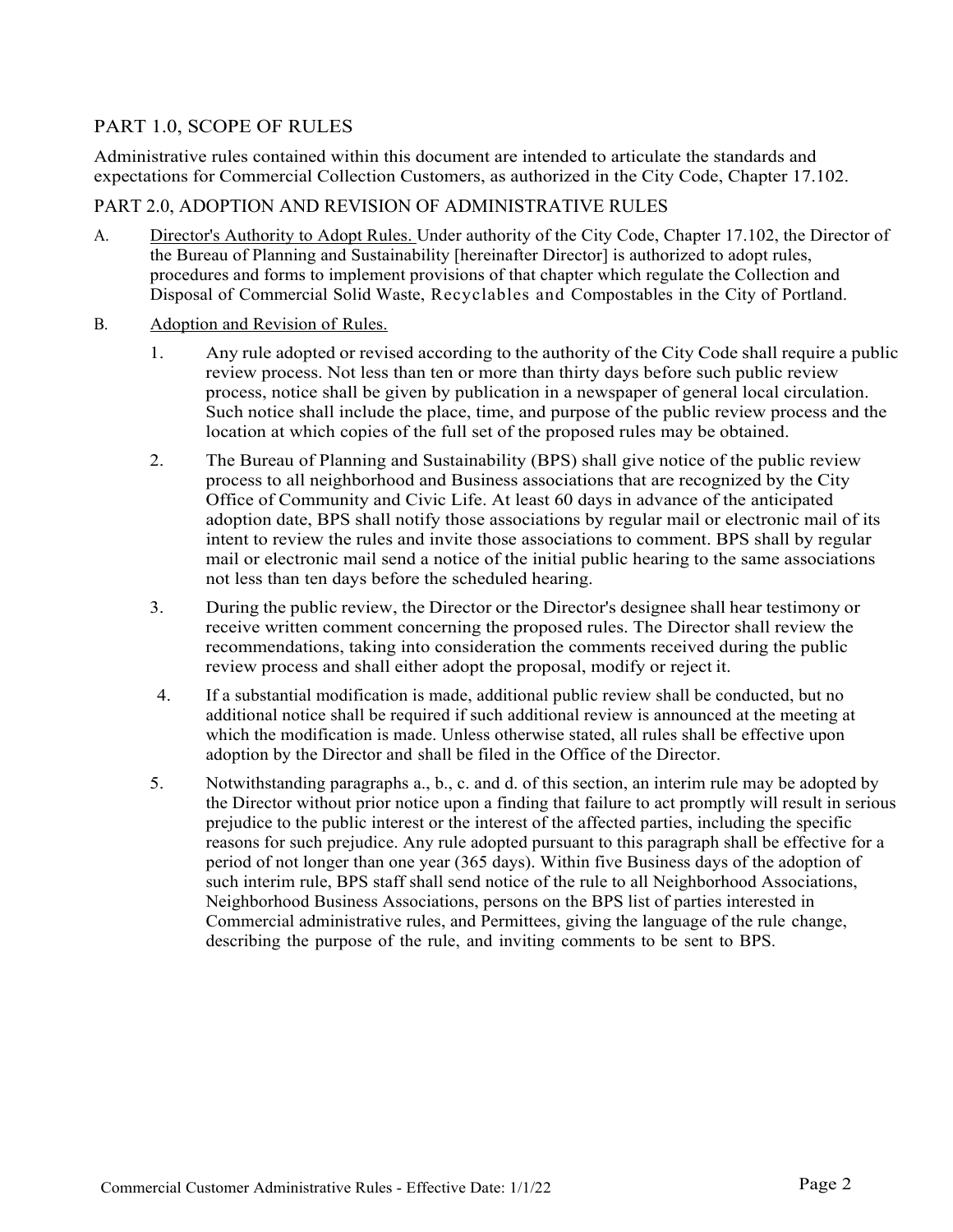# Part 5.0, Business Standards

#### Part 5.1, Definitions

See also Definitions in Portland City Code Section 17.102.020.

- 1. "**Assessmen**t" means a civil penalty assessed for an Infraction as provided in City Code Chapter 7.102 or in the franchise.
- 2. "**BPS**" means the Bureau of Planning and Sustainability.
- 3. "**Business**" is any Commercial entity, including industrial and institutional, nonprofit organizations and government facilities, but not including Multifamily complexes or Commercial entities which occupy less than 50 percent of the floor area of a residence.
- 4. "**Collect**" or "**Collection**" means to accept, accumulate, store, process, transport, market or dispose of.
- 5. "**Commercial**" means relating to an entity that is non-residential in nature or, if residential, consists of five or more dwelling units.
- 6. **"Compostable Material" and "Compostable"** means primarily Food Scraps and includes coffee filters and BPI-certified Compostable plastic liner bags.
- 7. "**Composting**" means the series of activities, including separation and Processing, by which Compostable materials are recovered from or otherwise diverted from the Solid Waste stream for controlled biological decomposition. Composting includes Composting of Source Separatedorganics but not Composting of mixed waste.
- 8. "**Covered Food Scraps Generating Business**" means organizations that cook, assemble, process, serve, or sell food or do so as service providers for other enterprises.
- 9. "**Customer**" means a person that has arranged the Collection of Solid Waste, Recyclable or Compostable Materials, excluding residential Collection service covered by a franchise. Where several Businesses share containers and service, Customer refers only to the person that arranges for the service.
- 10. "**Day**" for purposes of designating an infraction, means a single infraction consists of the failure to comply with the rule any number of times during a single 24-hour period, regardless of the number of Customers affected by the infraction (e.g., violating nighttime Collection restrictions). Generally, Saturdays, Sundays and legal holidays are excluded.
- 11. "**Director**" means the Director of the Bureau of Planning and Sustainability, or the Director's authorized representative, designee or agent.
- 12. "**Disposal**" meanslandfilling, illegal dumping, burning, municipal waste incineration, and mixed waste Composting.
- 13. "**Food Scraps**" means waste from fruits, vegetables, meats, dairy products, fish, shellfish, nuts, seeds, grains, coffee grounds, and other food that results from the distribution, storage, preparation, cooking, handling, selling or serving of food for human consumption. Food Scraps includes but is not limited to excess, spoiled or unusable food and includes inedible parts commonly associated with food preparation such as pits, shells, bones, and peels. Food Scraps does not include liquids or large amounts of oils and meats which are collected for rendering, fuel production or other non-disposal applications, or any food fit for human consumption that has been set aside, stored properly and is accepted for donation by a charitable organization and any food collected to feed animals in compliance with applicable regulations.
- 14. "**Generator**" means an entity which uses the Solid Waste, Recycling and/or Compostables Collection service and containers arranged for by a Customer.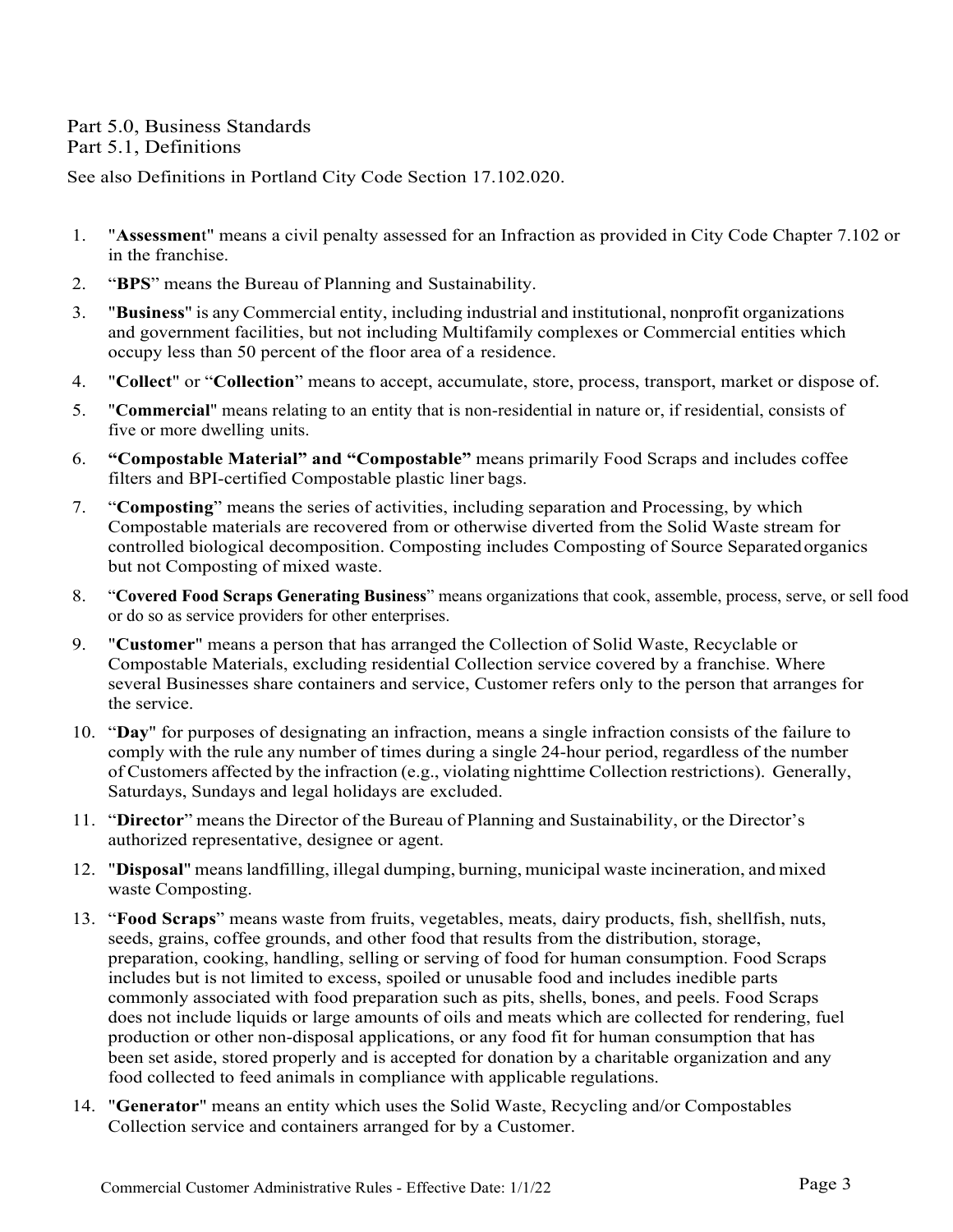- 15. "**Incident**" for purposes of designating an infraction, means a single infraction consists of thefailure to comply with the rule on an individual act, occurrence or Generator basis.
- 16. "**Infraction**" means a failure to comply with City Code or rules promulgated thereunder. Infractions may be appealed to the City of Portland Code Hearings Officer pursuant to City Code Section 17.102.100.
- 17. "**Metro**" means the metropolitan service district responsible for regional Solid Waste management and planning within Multnomah, Washington and Clackamas counties.
- 18. "**Multifamily Complex**" or "**Multifamily**" means any multidwelling building or group of buildingsthat contain(s) five dwelling units or more on a single tax lot, such as apartments, condominiums, mobile home parks, or houseboat moorages. Multifamily also includes certified or licensed residential care housing, such as adult foster care homes or group homes.
- 19. "**Owner**" with respect to the obligation to provide Recycling for a condominium or cooperatively owned development, means the owners' association or its equivalent.
- 20. "**Paper and Containers**" includes, but is not limited to, aerosol cans, aluminum, aseptic packaging (drink boxes), corrugated cardboard and Kraft paper, glass bottles and jars, magazines, ferrous and nonferrous scrap metals, gable top paper cartons, newspaper, office paper, scrap paper, plastic bottles including milk jugs, steel "tin" cans, and telephone directories and other materials as may be designated by the City. The City of Portland will maintain a materials list that shall be available at the BPS office and on the BPS website.
- 21. "**Per Day**" shown as "D" for purposes of designating an infraction, means a single infraction consists of the failure to comply with the rule any number of times during a single day, regardless of the number of Customers affected by the infraction (e.g., Collection schedule).
- 22. "**Per Incident**" shown as "I" for purposes of designating an infraction, means a single infraction consists of the failure to comply with the rule on an individual act, occurrence or Customer basis.
- 23. "**Per Month**" shown as "M" for purposes of designating an infraction, means a single infraction consists of the failure to comply with the rule at least once and up to any number of times during a single, continuous 30-day period, regardless of the number of Customers or, in the case of an infraction by a Generator or Customer, number of tenants, affected by the infraction (e.g., inadequate vehicle identification markings, or convenience of Recycling systems at Multifamily).
- 24. "**Permittee**" means any person granted a Commercial Collection permit under the provisions of Portland City Code.
- 25. "**Processing**" means an operation where Collected source-separated Recyclable or Compostable materials are sorted, graded, cleaned, shredded, ground, densified or otherwise prepared, treated or converted for end use markets.
- 26. **"Recyclable Material" and "Recyclable"** means material designated by BPS as retaining useful physical, chemical, or biological properties after serving its original purpose or function, and that can be collected by Permittees as mixed Recyclables in a blue cart, glass Recyclables in a separate container, and materials from construction and demolition projects."
- 27. "**Self-haul**" when used in reference to Solid Waste and/or Recyclable and/or Compostable materials generated by a Commercial entity, means the Collection and transportation of such material from a Commercial entity where an Owner or employee of the entity hauls the material rather than hiring a Permittee or independent Commercial recycler to perform this function.
- 28. "**Solid Waste**" means all useless or discarded putrescible and non-putrescible materials, including but not limited to garbage, rubbish, refuse, ashes, paper and cardboard; useless or discarded commercial, industrial, demolition and construction materials; discarded home and industrial appliances; manure;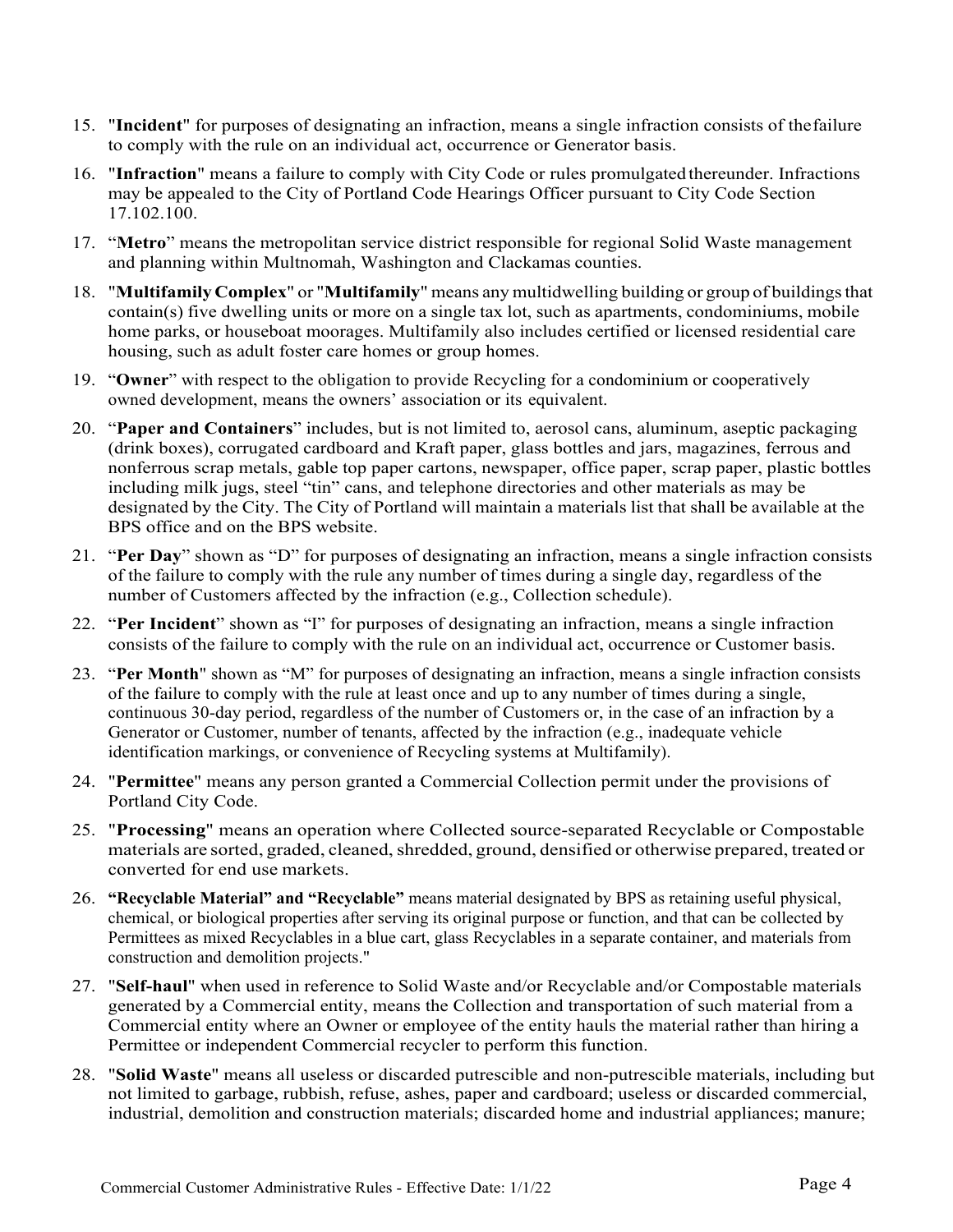vegetable or animal solid and semi-solid materials; dead animals and infectious waste. Solid Waste does not include the following materials:

- a. Sewage sludge, septic tank and cesspool pumpings or other sludge;
- b. Discarded or abandoned vehicles.
- 29. "**Source Separate**" means that the person who last uses Recyclable or Compostable material separates the material from Solid Waste and keeps the Recyclable or Compostable material separate from Solid Waste.
- 30. "**Yard Debris**" means leaves, grass clippings, sod, weeds, vines, vegetative material from the yard, pumpkins, and prunings of no greater than four inches in diameter or 36 inches in length. Large branches (greater than four inches in diameter or more than 36 inches in length), dirt, stumps, metal, rocks, ashes, animal waste, food and household Solid Waste are not considered Yard Debris.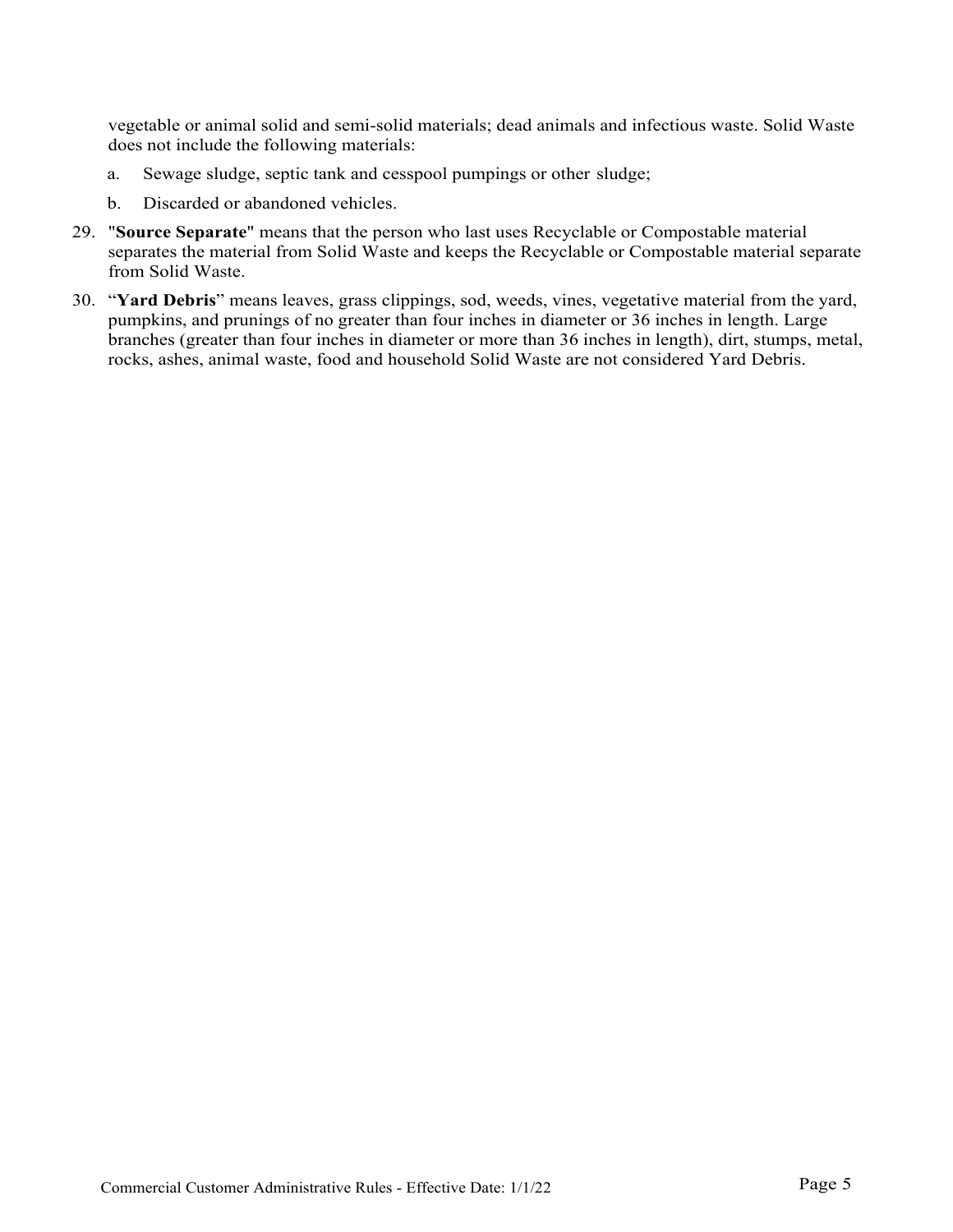# Part 5.2, Recycling and Solid Waste Requirements for Commercial Customers, Generators and Self-haulers

# A. GENERAL REQUIREMENTS

All Businesses must separate Recyclable materials from Solid Waste and set out these materials for Recyclables Collection as described below. Covered Food Scraps Generating Businesses must separate Food Scraps from other Solid Waste for Collection. All Businesses are required to make efforts to prevent total waste (including both Garbage and Recycling) generated as measured by reducing weight, container sizes and/or frequency of Collection. BPS monitoring of compliance will be accomplished through reviewing information reported by Businesses' and Multifamily, as well as through BPS inspections of onsite recycling and waste systems. The following general requirements apply:

- 1. Businesses must separate all Paper and Containers from Solid Waste and set out for Recycling Collection. Businesses failing to recycle all Paper and containers will be given the opportunity to demonstrate to BPS why they are unable to meet the requirement. BPS shall work with Businesses to address their limitations and increase Recycling to the maximum extent practicable. (D/M)\*
- 2. Businesses and shall separate Paper and Containers from Solid Waste and set out these materials for Recyclables Collection in such a manner as to prevent contamination of the Recyclable and, where applicable, Compostable Materials.  $(D/M)^*$
- 3. Businesses tenants in buildings where garbage Collection is provided as part of the rental or lease agreement shall use the Collection system for Recyclables and Compostables made available by the property Owner or manager.  $(D/M)^*$
- 4. Businesses that separate glass for Recycling Collection must keep it separate from all Recyclable Materials. (B/M)\*

#### B. BUSINESS REQUIREMENTS FOR RECYCLABLES

- 1. Materials to be recovered by Businesses.
	- a. All Businesses shall recycle all Paper and Containers. (D/M)\*
	- b. Covered Food Scrap Generating Businesses shall separate all Food Scraps from Solid Waste and set out for Collection for one of more of the following uses:
		- 1) Composting or anerobic digestion by a facility that is authorized by Metro, has an Oregon Department of Environmental Quality compost permit or registration or licensed as a composter by the State of Washington; or
		- 2) A transfer facility authorized by Metro, or
		- 3) For animal feed or land application by facilities regulated by the Oregon Department of Agriculture. (D/M)\*
- 2. Recycling Collection requirements. To be in compliance with the Recycling requirements, a Business shall not have anyRecyclables in their Solid Waste.

If these conditions are not met, the Business will be responsible for implementing the following best management practices established by BPS. BPS may also establish supplemental best management practices for Businesses to implement as needed to come into compliance or if a Business wishes to further improve Recycling and waste prevention. (D/M)\*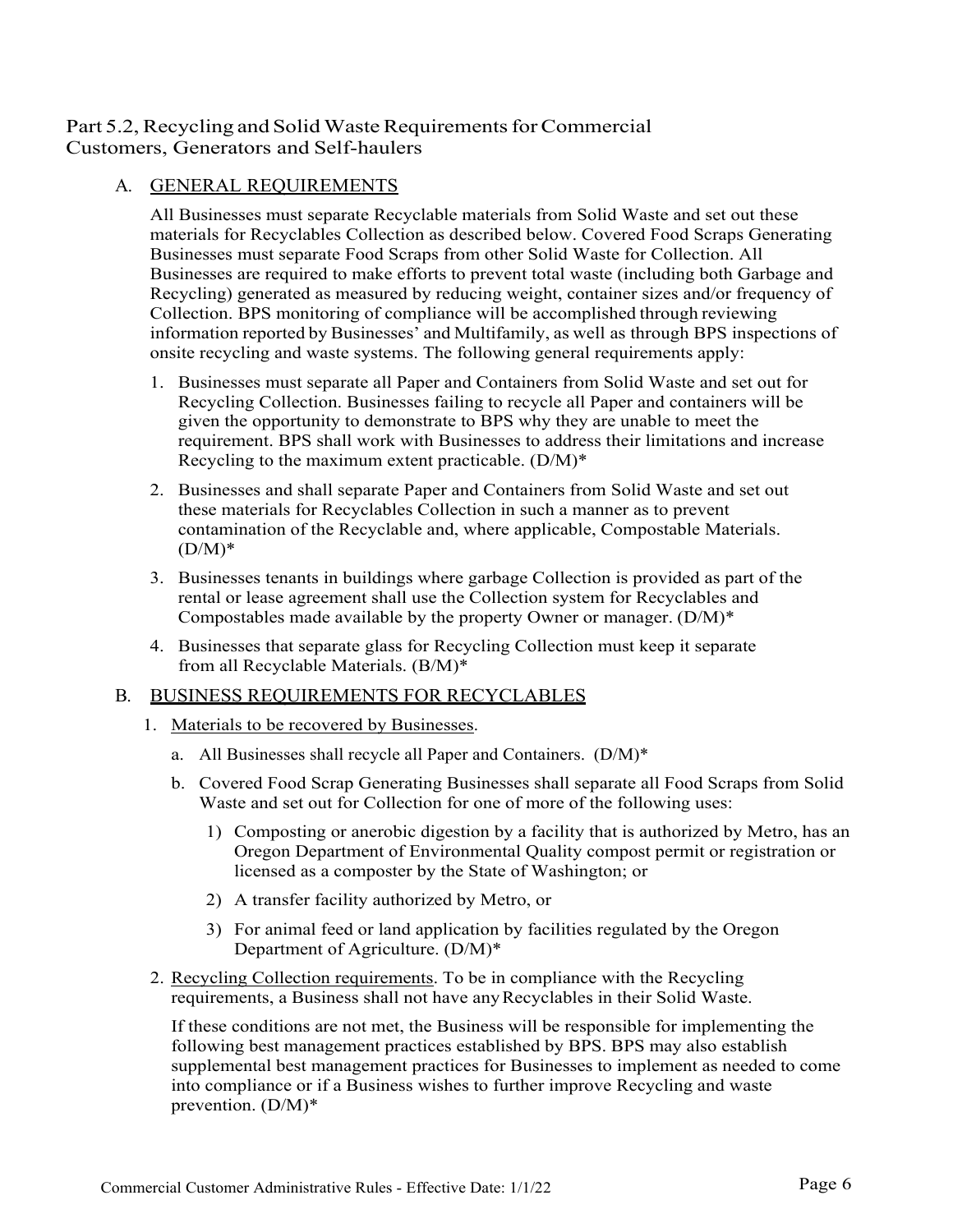- a. Correctly label all interior and all exterior Recycling and Composting containers and provide accurate signs and instructions that identify the materials the Business must Recycle.
- b. Make internal and external Recycling containers at least as conveniently located as garbage containers.
- c. Conduct training of new employees/new tenants and educate all employees/tenants.
- d. Establish waste hauling, property management, and janitorial services that enable Businesses to meet waste prevention and Recycling goals.
- e. Management to review and sign off on best management practices committed to at a Business and designate a point of contact for the City of Portland for all Recycling and waste prevention activities within the Business.
- 3. Food Scraps Collection requirements. To be in compliance with the Food Scraps separation requirements all Covered Food Scrap Generating Businesses must:
	- a. Separate for Collection all Food Scraps that are controlled by the Business, agents, and employees. This requirement also applies to student-generated Food Scraps from school cafeteria meals at K-12 schools. This requirement does not apply to Food Scraps controlled by Customers or the public. At its discretion, a Covered Food Scraps Generating Business may Collect Food Scraps from customers or the public but must ensure that Food Scraps are free of non-food items.
	- b. Have correctly-labeled and easily-identifiable Collection receptacles,
	- c. Arrange for food waste Collection service as necessary, and
	- d. Comply according to the implementation schedule set by BPS staff .
	- e. Covered Food Scrap Generating Businesses may apply to BPS for a temporary compliance waiver. Waivers shall not exceed 12 months, but annual renewal may be allowed. Criteria that warrant a temporary waiver include but are not limited to:
		- 1) Less than 250 pounds per week of food in the disposed waste.
		- 2) Food Scraps produced by the covered Business are not suitable for inclusion in the program or cannot be made suitable without unreasonable expense.
		- 3) Physical barriers to compliance exist and cannot be immediately remedied.
		- 4) Compliance results in unreasonable capital expense.
		- 5) Compliance results in a violation of other government ordinance, health or safety code.

Failure to comply with requirements or to receive a temporary compliance waiver constitutes a violation.  $(D/M)^*$ 

- 4. Responsibilities of owners and managers of properties with Commercial tenants.
	- a. Where a Customer rents, leases or lets space to a Business and includes provision of garbage Collection service for any tenant as part of the rental or lease agreement, the Customer is responsible to provide a Collection system for all Business tenants for garbage, Recyclables and Compostables. If a Business is a Covered Food Scraps Generating Business, then the Customer is also responsible for providing a Collection system for Food Scraps. (A/M)\*
	- b. Where the space rented or leased consists of non-office space, the system should consist of at least one Recycling container at each waste container, obtained by the Customer, and distributed by the Customer to each tenant Business. (B/M)\*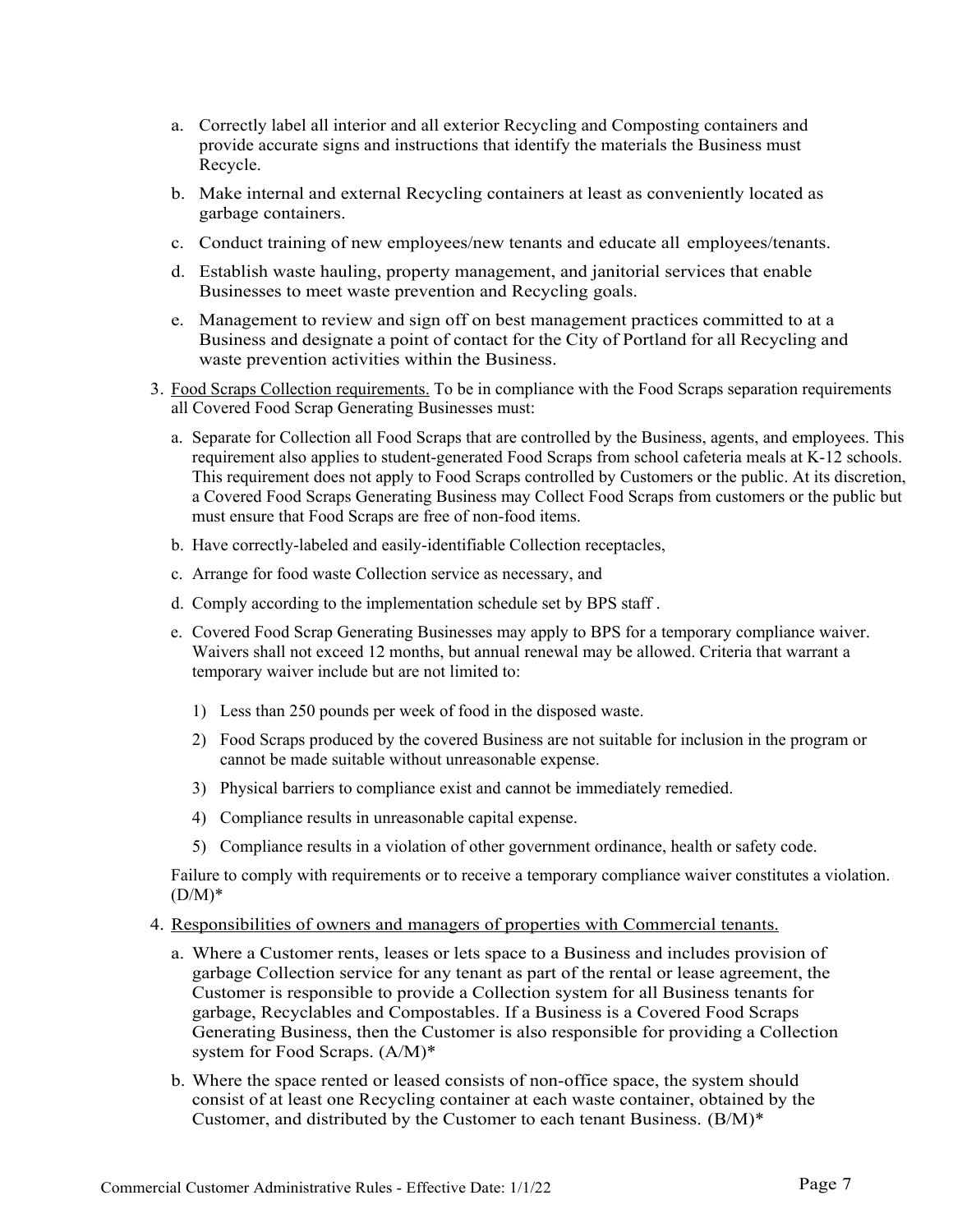- c. Where a Customer provides janitorial services to its Business tenants, the contract for janitorial services shall include Recycling and Composting services that meet the best management practices listed above and support the Collection system for Recyclable and Compostables materials. (B/I)\*
- d. The Customer shall maintain and support communication between the providers of waste hauling, property management and janitorial services to identify and resolve problems related to the Collection system for Recyclable and Compostable Materials. (B/M)\*
- e. At least once a year, the Customer shall distribute to all tenants information about how to use the onsite Collection system. Property Owners and managers shall provide new tenants with this information within 30 days of tenant move-in. (C/M)\*
- 5. Reporting requirements. All Businesses and Customers with Business tenants shall report as requested to BPS on the status of implementing required best management practices. BPS may request additional information or conduct additional site visits to verify the results reported by a Business or Customer and provide additional assistance if needed. If implementation of the best management practices is insufficient to meet Recycling requirements, BPS may require a Business to implement and report on additional supplemental best management practices. Failure to accurately report on the status of implementing best management practices is an infraction. (B/I)\*
- 6. Mixed Dry Waste: Except for mixed dry waste at construction/demolition sites, as listed under Part 4.2 C.6. Disposal Prohibition, the Customer shall not arrange for any Recycling system which involves mixing Recyclables with Solid Waste for post-Collection separation. (A/M)\*
- 7. Contamination. Where an affected Customer, or construction site general contractor or property Owner or manager, has an agreement with their waste hauler whereby the hauler may dispose of allegedly contaminated Recyclables or Compostables whenever such contamination is encountered in the course of Collection, that affected Customer, contractor or Owner does not have a Recycling system which complies with City Code and these rules.
- 8. Pests and Odors. If Compostable materials are improperly prepared or stored in such a manner as to create pest or odor problems that pose a potential public health and safety concern the City may require the Customer or Food Scraps to remedy the problem so that Collection of the Compostable materials may continue. The Customer or Food Scraps shall work with the City and the Permittee or independent Commercial recycler to remedy the pest or odor problem caused by the improperly prepared or stored Compostable materials. Failure to remedy a pest or odor problem caused by the improper preparation or storage of Compostable materials is an infraction. (B/I)\*

#### C. CONTAINERS USED BY THE GENERAL PUBLIC

For those Businesses that have Collection areas where the public (non-employees) are throwing regulated materials directly into waste containers on a Business's property, the City recognizes the challenge of capturing all Recyclables. Those specific containers are exempt from the Business Recycling Requirements; however, all other areas of the Business still must comply.

#### D. SERVICE AT MULTIFAMILY COMPLEXES

1. Minimum Service Levels. A Multifamily complex Owner must provide minimum per unit service volumes equivalent to the following: Solid Waste, 20 gallons per week, Recycling, 20 gallons per week, Glass, 1 gallon per week. All material streams are collected at least weekly. On call services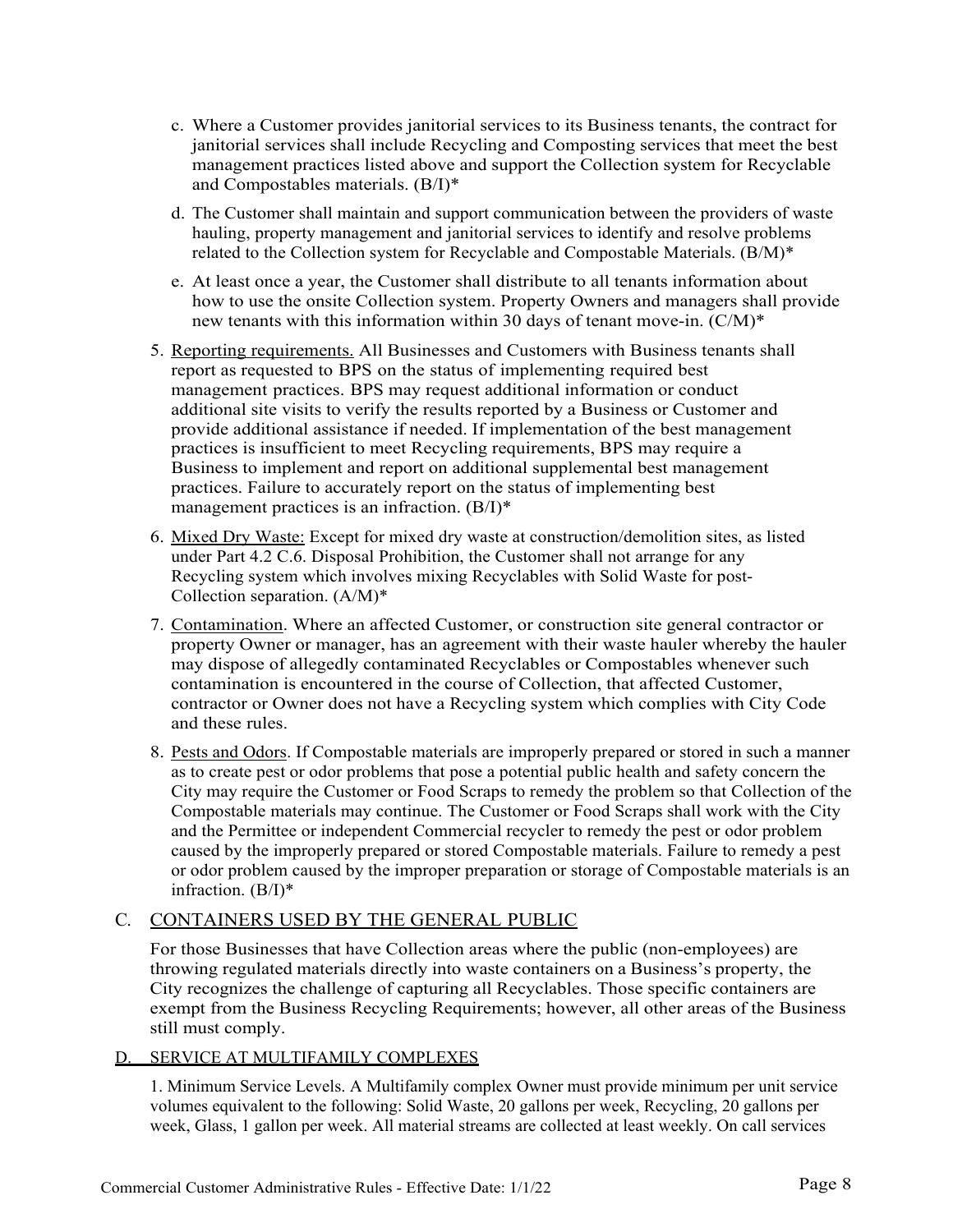are exempt from collection frequency and minimum per unit service volume requirements.  $(B/M)^*$ 

2. Recyclable Materials. All Recyclable materials listed under Part 4.2 C.5.b. Recyclable Materials are required to be collected except Food Scraps which is an optional service. Failure to provide such collection for Recyclables at a Multifamily complex is considered an infraction by the Owner of the complex.

Used motor oil is exempted from collection. Yard Debris is exempted from collection if no Yard Debris is generated on-site, or the Customer meets one of the following conditions:

- a. Uses a landscape maintenance firm that transports Yard Debris to a Metro-authorized facility;
- b. Manages its Yard Debris on-site such as Composting or mulching;
- c. Self-hauls its Yard Debris to a Metro-authorized facility; or
- d. Uses another BPS-approved method. (A/M)\*

3. Convenience. The Recycling containers at a Multifamily complex shall be placed in a location or locations at least as convenient to tenants as the garbage receptacles, including trash chutes. (B/M)<sup>\*</sup>

4. Central Collection. A Multifamily complex Owner shall make all reasonable efforts to ensure the provision of central Collection containers for all services. If it is not feasible to provide a central Collection system for Recyclable Materials at a Multifamily complex, the Owner shall provide a twosort Collection system that utilizes individual Recycling roll carts for each tenant. City-approved Recycling containers of less than 18-gallon capacity shall be provided to each tenant for the Collection of glass.  $(A/M)^*$ 

5. Signage. Collection areas accessed by tenants must have up-to-date BPS-approved signage.  $(C/M)^*$ 

6. Tenant Education. Owners of Multifamily complexes shall distribute to all tenants at least once a year information about how to use the onsite collection system. Owners shall provide new tenants with this information within 30 calendar days of tenant move-in. (C/M)\*

7. In evaluating compliance with the preceding paragraphs, BPS will consider how the inherent limitations of a Multifamily site (including space and layout) affect the possibility of providing Recycling according to BPS specifications.

8. Hours of Collection. Customer shall not make Solid Waste, Recyclable or Compostable Material Collections at Multifamily accounts between 10 p.m. and 6 a.m., unless early morning collections are needed for address safety concerns. The Customer must apply with BPS to be approved for early collection services before 6am. BPS staff will evaluate the request with the Customer and Permittee to determine if the early morning request is warranted. This restriction does not apply where Multifamily is part of a mixed-use building, where other Commercial accounts are being served.  $(D/D)*$ 

#### E. RECYCLING AT BUILDING PROJECTS

- 1. Where a building project is valued at \$50,000 or more, including both construction and demolition phases, the general contractor is required to ensure that at least 75% of the materials produced on the job site are recycled. Where no general contractor is named on an affected building permit, then this requirement is applicable to the propertyOwner.
- 2. Every general contractor for a building project having a value of \$50,000 or more (including both demolition and construction phases) shall complete a City-provided Recycling plan Form. On these forms the construction site general contractor shall list or check off the materials to be recycled at an address and shall identify the type of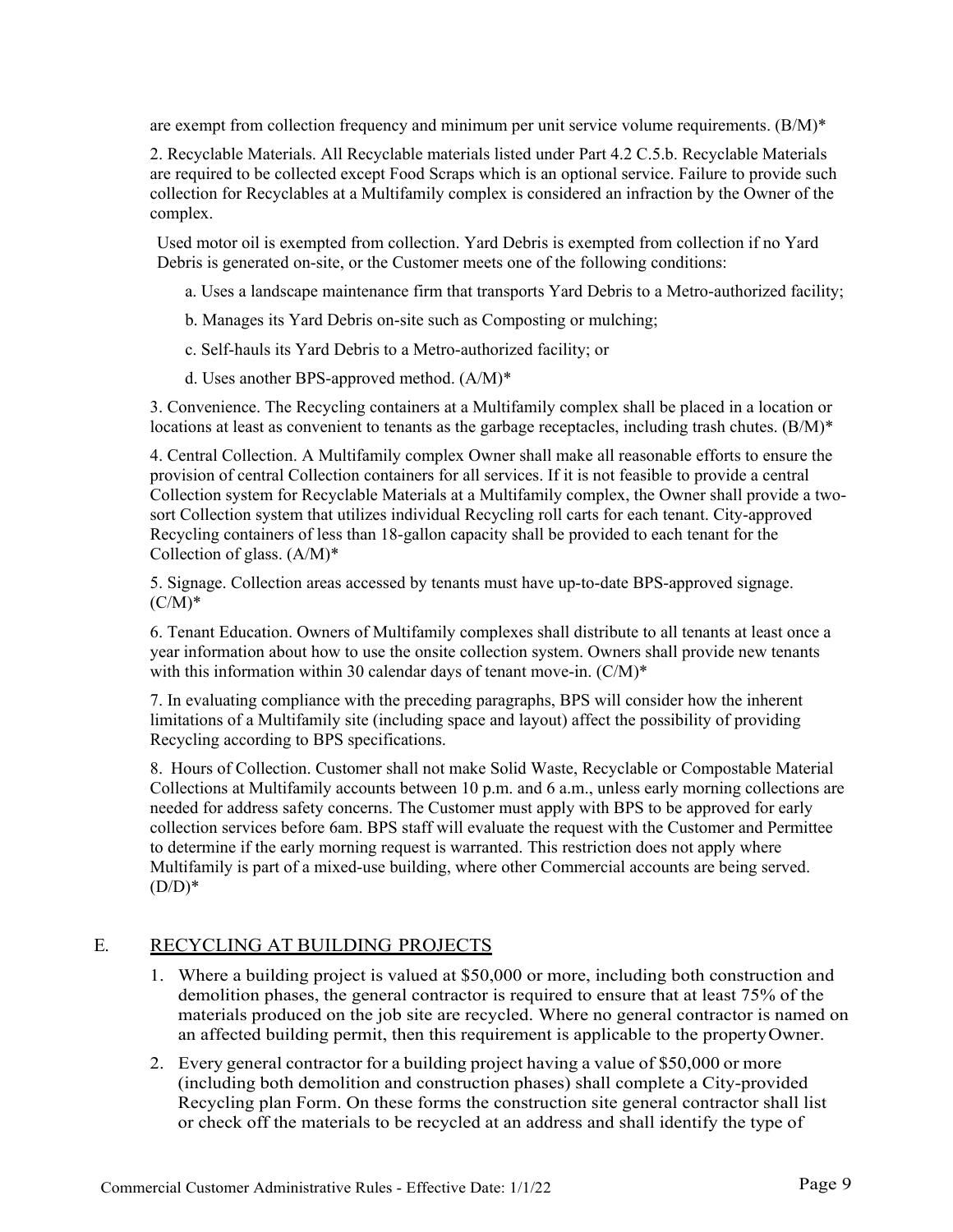Collector for those materials. Where there is an affected building project and no general contractor is named, then this requirement is applicable to the property Owner. These forms must be returned to BPS at the address on the form.

- 3. For building projects having a total value of less than \$50,000, every contractor is asked to commit to recycle the maximum amount possible on the project. Where a building project is valued at \$50,000 or more, including construction and demolition phases, the general contractor is required to recycle all the following materials generated at the site:
	- a. Wood;
	- b. Corrugated cardboard;
	- c. Metal
	- d. Rubble (concrete/asphalt), and
	- e. Land clearing debris.
- 4. At construction sites, Recyclable materials may be mixed with non-putrescible waste only if the materials are taken for post-Collection sorting at a facility that reports to Metro. For an affected building project where there is no general contractor named on the building permit, then this requirement applies to the property Owner. Failure of the general contractor or affected property Owner to recycle these materials listed on the applicable Recycling plan form is considered an Infraction subject to an Assessment.  $(A/M)^*$
- 5. The general contractor or property Owner shall ensure the provision of clearly marked Recycling containers and storage space for the amount of each Recyclable material that accumulates between Collections.

#### F. BUSINESS CONTAINER STORAGE SPACE REQUIREMENTS

- 1. Authority: These rules establish standards for space requirements for storage of containers of Solid Waste, Recycling or Compostables in new construction and when major alterations are made to existing buildings.
- 2. Applicability: During the application of a building or site development permit for the new construction or major alteration of a building(s) on Commercial properties, the following prescriptive method shall be used to ensure adequate storage is available on site and out of the public right of way for garbage, Recyclables and Compostables. The standards do not supersede additional requirements of any local, state or federal authority; including other City of Portland rules and regulations. All building plans submitted for review shall illustrate and note where the containers will be stored on the Commercial property. If an existing building undergoing a major alteration cannot meet the prescriptive size requirements because of zoning, property constraints, or other regulations, the applicant may request approval of an alternate minimum size through the Bureau of Environmental Service's technical review process, outlined in the current edition of the Stormwater Management Manual.
- 3. Prescriptive Method: The following table is a minimum prescriptive standard for new construction or major alteration of a building(s) on a Commercial property. For mixed-use buildings, the minimum storage area shall be the sum of the requirements for each occupancy type in the building. The storage area may be combined into one space or separated into smaller storage areas. Each storage area shall comply with all other City of Portland or other applicable requirements. These are minimum requirements.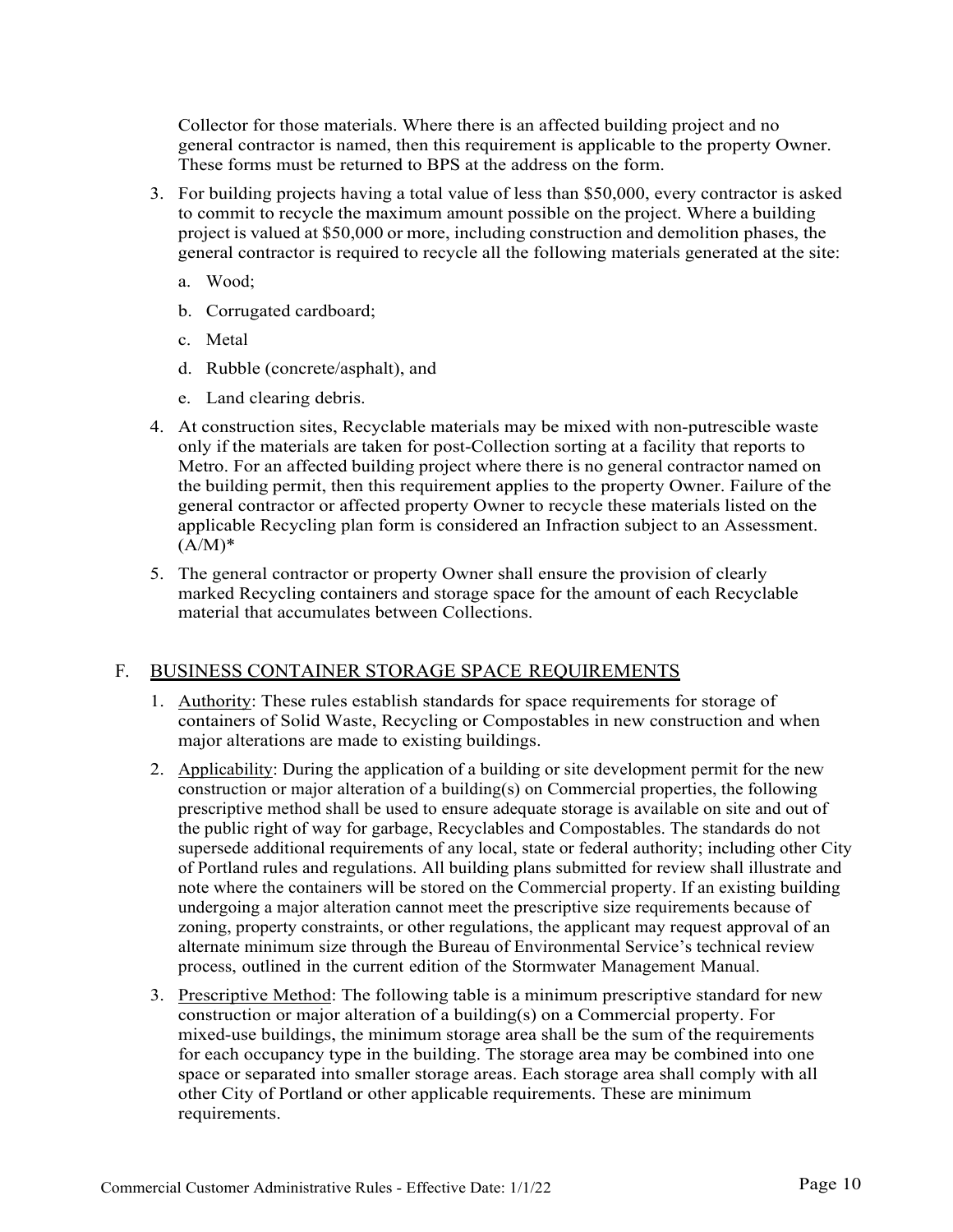#### Minimum Storage Area Table

Minimum Storage Area for Garbage, Recycling and Food Waste Containers on Commercial Properties (square feet). Storage area based on the Oregon Structural Specialty Code's current occupant load table factors.

| Occupant<br>Load | Non-food<br>Occupancies                                                                                                                                                                                                                                                                             | Food b<br>Occupancies         | Multifamily (more than 4<br>units)                                                                                                                                                  | Education                                                      |  |
|------------------|-----------------------------------------------------------------------------------------------------------------------------------------------------------------------------------------------------------------------------------------------------------------------------------------------------|-------------------------------|-------------------------------------------------------------------------------------------------------------------------------------------------------------------------------------|----------------------------------------------------------------|--|
| $1-59$           | $1.3$ sq. ft. per<br>occupant                                                                                                                                                                                                                                                                       | $100$ sq. ft.                 | Properties containing more<br>than 4 units that house                                                                                                                               | a. Elementary<br>Schools use                                   |  |
| 60-124           | $1.2$ sq. ft. per<br>occupant                                                                                                                                                                                                                                                                       | $1.7$ sq. ft. per<br>occupant | occupants overnight for<br>sleeping purposes shall use a                                                                                                                            | 150 sq. ft. min.                                               |  |
| 125-199          | $150$ sq. ft.                                                                                                                                                                                                                                                                                       | $200$ sq. ft.                 | minimum of 7 sq. ft. per                                                                                                                                                            | b. Middle                                                      |  |
| 200-349          | 150 sq. ft.                                                                                                                                                                                                                                                                                         | 250 sq. ft.                   | sleeping unit. Recycling                                                                                                                                                            | Schools use                                                    |  |
| 350-500          | 200 sq. ft.                                                                                                                                                                                                                                                                                         | 300 sq. ft.                   | containers at a multifamily<br>complex shall be placed in a<br>location or locations at least as<br>convenient to tenants as the<br>garbage receptacles, including<br>trash chutes. | 200 sq. ft. min.<br>c. High<br>Schools use<br>235 sq. ft. min. |  |
| $501+$           | All properties that exceed 500 occupants require a letter or plans stamped by a<br>design professional registered in the State of Oregon determining anticipated<br>garbage, recycling and food waste consumption and area needed on property for<br>collection. Plans shall include required area. |                               |                                                                                                                                                                                     |                                                                |  |

- a. Detached container enclosures/areas shall be sized based on the type of occupancies and occupant loads of the building(s) using the containers.
- b. Grease/oil waste by food occupancies is considered a Recyclable and is accounted for in the food occupancy size factors.

# G. OTHER

- 1. Customer Responsibility.
	- a. Customers are responsible for providing adequate and safe Collection space and access for containers.
	- b. Generators are responsible for placing infectious wastes in appropriate containers. Generators should not place these items into containers for Collection with Solid Waste, Compostables or Recyclables.
	- c. Generators are responsible for ensuring source-separated Recycling is properly prepared and free of contamination. If applicable, Food Scraps are responsible for ensuring source-separated Yard Debris and/or Food Scraps are properly prepared and free of contamination. (D/M)
- 2. Misrepresentation
	- a. The Customer and Food Scraps shall not represent to tenants or employees that placing Recyclables into any Solid Waste container is an acceptable method of handling Recyclables or provide any information that is contrary to the requirements of Part 4.4 (Customer and Generator Requirements), except for mixed dry waste at construction/demolition sites, as listed above,
	- b. The Customer and Food Scraps shall not represent that materials Collected as Recyclables are being recovered if the Customer or Food Scraps knows that the material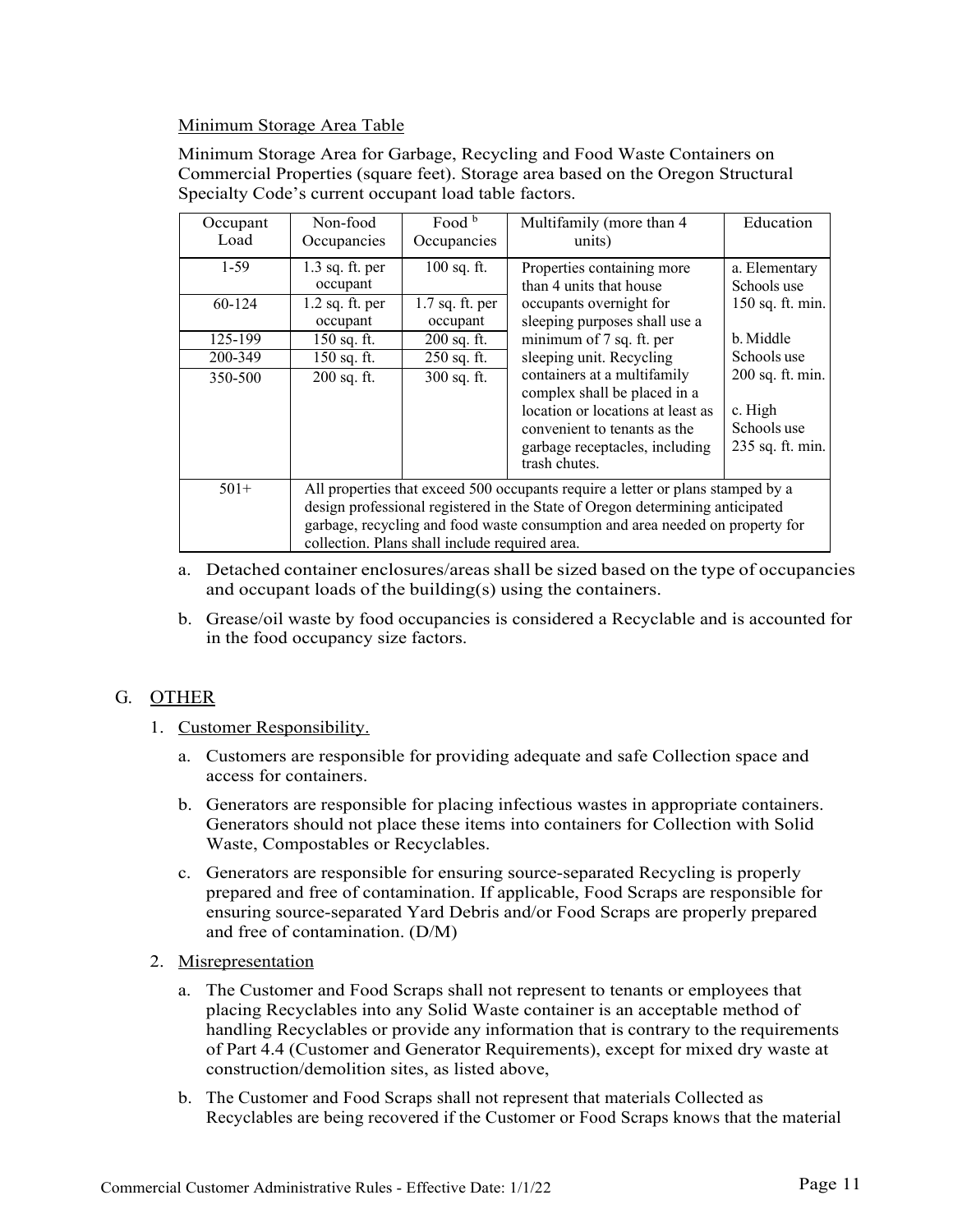is not actually being recovered. This applies whether the material in question is listed in these administrative rules as a Recyclable that Permittees are required to Collect.

- c. Misrepresentation of the proper separation or actual disposition of Recyclables is a failure to comply with this rule.  $(B/M)^*$
- 3. Graffiti. Their Owners shall maintain containers and carts so as to be free ofgraffiti. Within ten days of receipt of notice from BPS or from the City Office of Neighborhood Involvement  $(ONI)$  of any container with graffiti, the entity owning the container shall  $$ remove the graffiti. Permittees and independent recyclers are allowed to charge the Owner of the container or cart for the cost of replacing or cleaning the container or cart. (D/M, per container)\*
- 4. Containers provided by BPS. Recycling containers provided by BPS are to be serviced directly by the Permittee and should not be used by the Customer to transport Recyclable Materials to a container serviced by the Permittee. Compostable containers provided by BPS may be used by the Customer or Covered Food Scraps Generating Business to transport Compostable Materials to a container serviced by the Permittee. BPS does not provide Permittees, Customers or Covered Food Scraps Generating Businesses any containers for Collecting or storing Yard Debris or Solid Waste. (D/M, per container)\*

#### H. CITY INSPECTION

- 1. In evaluating whether a Customer or Covered Food Scraps Generating Business is in compliance with the above provisions, BPS may conduct an inspection of the premises and consider:
	- a. The presence, location and capacity of Solid Waste, Recycling and Compostables Collection containers;
	- b. The presence and quantities of Recyclables in Recycling containers, Compostables in Compostables containers or either in Solid Waste containers.
	- c. The presence of contamination in Recycling and Composting containers.
	- d. The presence of signs, flyers, container labels and other information which promotes Recycling and Composting;
	- e. Discussion with employees, tenants, managers and Owners, janitorial service providers, Permittees, and independent Commercial recyclers.
	- f. Other evidence as necessary to assess compliance.
- 2 Such inspections are only for purposes of providing assistance with and enforcement of Solid Waste, Recycling and Compostables Collection regulations.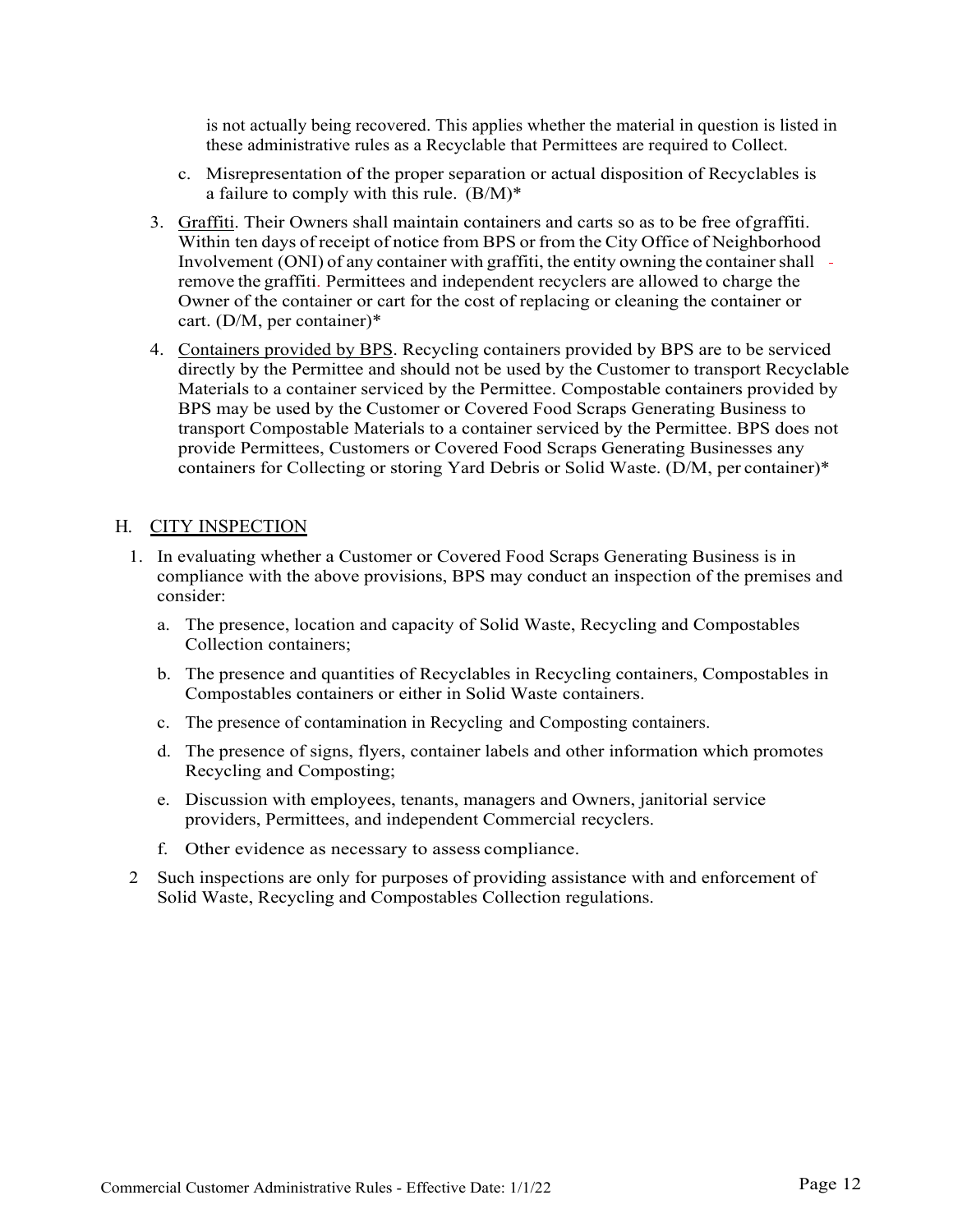# Part 5.3A Business Compliance and Enforcement: Customers, Generators and Self-haulers

# A. INITIAL INQUIRY

- 1. Compliance verification. To ensure compliance with these rules by Businesses and Multifamily complexes, BPS may ask a Permittee to verify services provided to the Customer to determine whether the require Recycling and/or Compostables systems required by code or these rules are in place and being used on the Customer's property. BPS may initiate an inquiry on its own or upon receiving a complaint.
- 2. Receipt of Complaint. Complaints regarding compliance with these rules may be accepted from any source, in writing, through personal visit or a telephone call. Anonymous complaints alone will not result in an Infraction. BPS may choose not to identify a complainant if its investigation reveals other evidence that is sufficient as a basis for its decision that an Infraction has occurred.
- 3. Inspection of Premises. BPS may visit a premise to verify whether the required Recycling and Compostables Collection system is in place and being used. BPS will not issue a Notice of Potential Noncompliance without contacting the affected Business, Multifamily complex, or construction site general contractor or property Owner. Refusal to allow entry shall serve as the basis for the Director to apply for and obtain an administrative warrant as provided in City Code Chapter 17.102.
- 4. Assignment of Responsibility. Where BPS finds that a Customer has set up a satisfactory Recycling and/or Compostables Collection system but that the system is not being used by Food Scraps who use the Customer's waste Disposal system, BPS will pursue the noncompliance of the Food Scraps $(s)$ , not the Customer. (In this situation, the Food Scraps(s) would normally be the tenants in a multi-tenant Commercial building, and the Customer would be the Owner or property manager. See Definitions).
- 5. Waiver. A one-time, six (6) month waiver of the Business or Multifamily Recycling Requirement is available upon request. Before the extension is granted, the Business or property manager or owner shall submit in writing an explanation of:
	- a. why the City's suggested solutions do not work for the Business, and
	- b. a plan on how they will be in compliance at end of extension.

# B. DELIVERY OF NOTICES.

Any notice provided for under these rules is considered sufficient if in writing and accomplished by any of the following means: (1) delivered personally to the alleged offender's advertised Business location; (2) deposited in the United States Mail, first class, postage prepaid, addressed to the alleged offender's advertised Business location, or to its mailing address as found in the County Assessment and Taxation records; (3) sent by commercial courier to the alleged offender's advertised Business location; (4) sent by email to the entity's email address if such has been provided by the entity to BPS. Any such notice, communication or delivery is deemed effective and delivered upon the earliest to occur of either: (1) actual personal delivery to the alleged offender's advertised Business location during normal Business hours; (2) three (3) Business days after depositing in the United States Mail as aforesaid; (3) one (1) Business day after shipment by commercial courier as aforesaid; or (4) the same day as email transmission (or the first Business day thereafter if emailed on a Saturday, Sunday or legal holiday).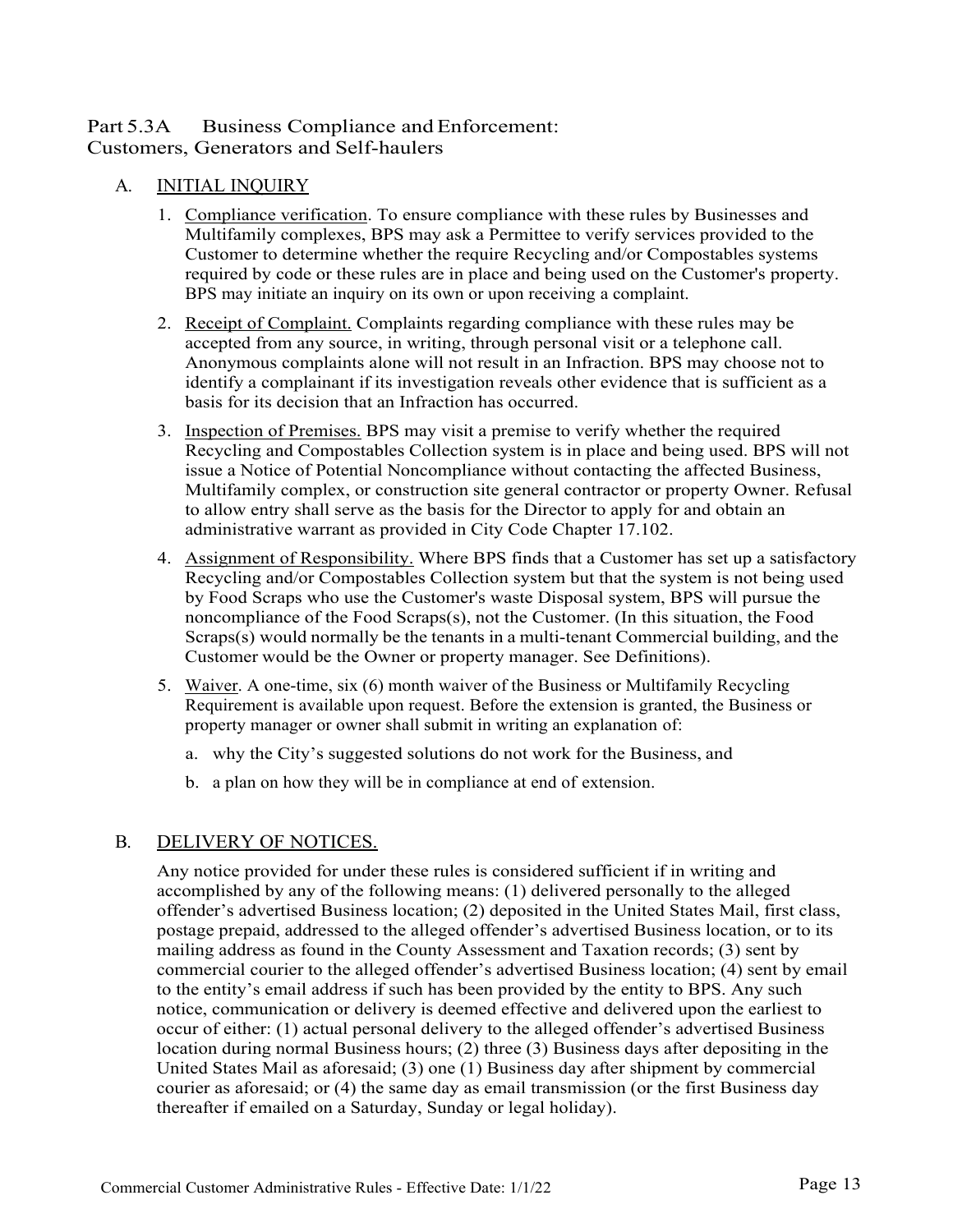#### C. FOLLOW-UP AFTER INSPECTION OF PREMISES

- 1. Letter of Potential Noncompliance. If, after its investigation, BPS has reason to believe that there is a condition of noncompliance, BPS will notify the Business, Multifamily complex or construction site general contractor or property Owner of the potential noncompliance.
- 2. Assistance Period. The letter will give the Business, Multifamily complex, or construction site general contractor or property Owner an assistance period of at least 30 days from the date of the letter to achieve compliance. During this period, BPS staff will offer assistance in setting up a satisfactory Recycling and/or food scrap Collection system and achieving participation.

#### D. BPS INVESTIGATION OF ALLEGED INFRACTIONS

BPS shall investigate each potential Infraction and may contact any known complainant, witness and the alleged offender before making its determination.

#### E. FINDING OF NO INFRACTION

Within 30 calendar days of a BPS determination that compliance has been achieved, BPS shall notify the alleged offender of such determination.

#### F. NOTICE OF ASSESSMENT

- 1. Form and Delivery of Notice. If, after the assistance period, it is determined that noncompliance still exists, and an Infraction has occurred, the BPS Director shall deliver a written Notice of Assessment to the offender, specifying the Infraction, the findings that support the Infraction and stating the amount of the Infraction Assessment and deadline for payment. This notice shall also include information on the procedure for requesting a hearing to appeal the determination. Where BPS can demonstrate an attempt to properly deliver the Notice, a refusal by the offender or offender's representative to accept the Notice in person, or failure of offender to accept certified mail, shall not constitute a failure by BPS to fulfill the requirement for the delivery of notice.
- 2. Accumulation of Infractions. A Notice of Assessment may be issued for each rule and for each instance when the Infraction occurs. More than one Infraction, involving different rules, may be accrued simultaneously.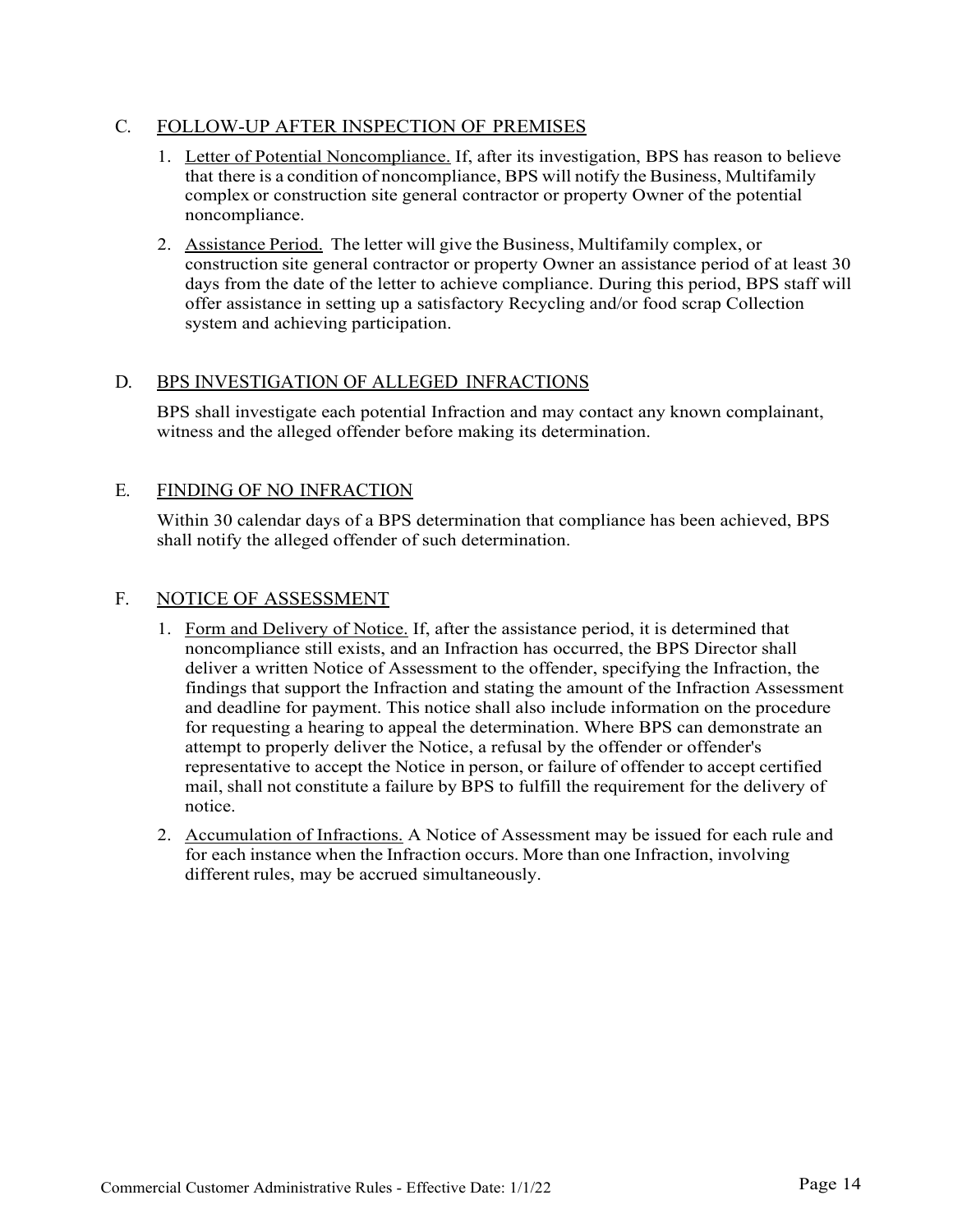# Part 5.3B Business Compliance and Enforcement: Containers in the Right of Way

# A. PROHIBITION ON STORING CONTAINERS

No Customer or Food Scraps shall cause any container for garbage, Compostable or Recyclable materials to be stored in the public right of way in violation of Portland City Code. Examples of cause may include, but are not limited to, an agreement to store a container on the right of way; requesting a container that is larger than any of the entry points to the storage area within the Customer's or Generator's place of Business; or directing employees to store the container in the right of way. For the purposes of these rules, storage means leaving containers in the right of way for more than 2 hours either before or after Collection during normal Business hours. If Collection occurs after normal Business hours, containers may be placed in the right of way at the close of Business but must be removed from the right of way by the start of the following Business day or within 24 hours of set out, whichever occurs first. (D/M, per container) \*

# B. FOLLOW-UP AFTER INVESTIGATION

- 1. Determining the Offender(s). In its investigation, BPS shall make a determination regarding responsibility for noncompliance among the Business, the property Owner, the Permittee and/or the independent Commercial recycler. Responsibility for noncompliance and resulting Assessments shall follow this determination.
- 2. Letter of Noncompliance. If, after its investigation, BPS determines that there is a condition of noncompliance, BPS shall issue a letter of noncompliance to the responsible party(s). BPS will notify the property Owner as identified in the county Assessment records as well as any other persons who reasonably appear to have an interest.

The letter of noncompliance shall give the responsible party(s) a period of 30 days from the date of the letter to achieve compliance. During this time (compliance period), the offender(s) and other interested parties may request assistance from BPS in identifying solutions that remedy the CROW condition.

- 3. Extensions of Compliance Period. BPS may grant an extension beyond the initial 30 days to achieve compliance if the offender(s) has undertaken a good faith effort to come into compliance. The extension period cannot extend beyond 90 days after BPS issues the initial letter of noncompliance.
- 4. New service. For purposes of CROW rules, a service is considered to be a new service if after May 1, 2008, a service is started by a Permittee or independent recycler or if any of the garbage, Recycling or Compostable containers are replaced. If, in its investigation, BPS determines that a Permittee or independent recycler has established a new service with a Customer and is responsible for placing containers in the right of way, BPS may take immediate enforcement action against the responsible Permittee or independent recycler, including the issuance of an order to remove the non-compliant container(s).

#### C. LIMITED TERM EXTREME ECONOMIC HARDSHIP EXEMPTION

- 1. If BPS determines that the Business or property Owner is a responsible party for the violation, they are entitled to apply for a limited term extreme economic hardship exemption (exemption).
- 2. Exemptions, either initial or renewal, will be for a period of one year. Property or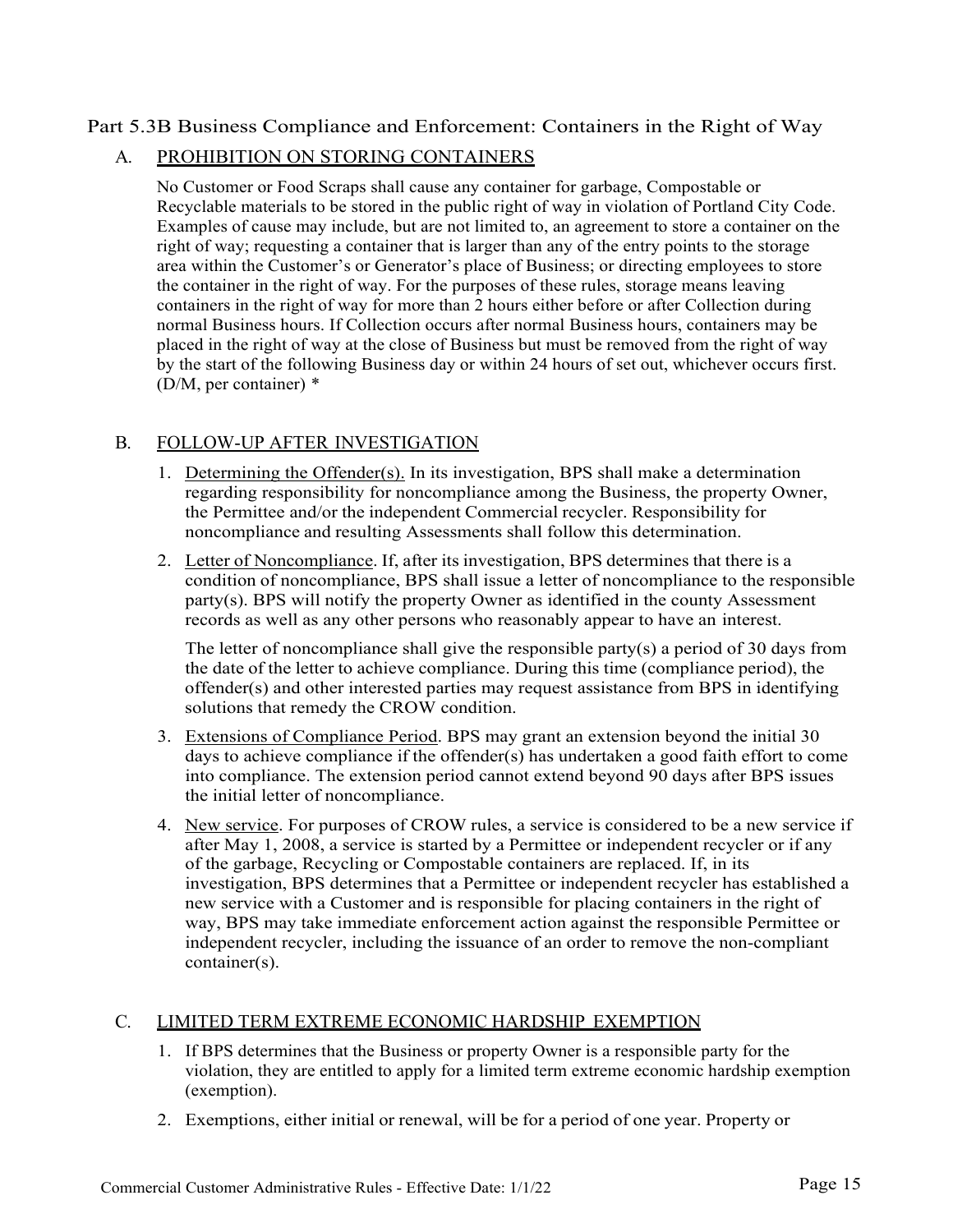Business Owners may re-apply for one additional exemption at the expiration of the initial granted exemption.

- 3. Eligibility for Exemption
	- a. The applicant (Applicant) must be an Owner of the Business or property that is in violation of CROW requirements and identified as a responsible party for the violation.
	- b. To apply for an extreme economic hardship, the applicant must demonstrate that they have considered all reasonable options for correcting the violation and explain whynone is viable. It is at BPS' discretion whether this requirement has been met.
	- c. A Business / property Owner who does not meet both requirements is not eligible to apply for an exemption. BPS shall take enforcement action at the end of the compliance period.
- 4. The merits of each application for a hardship exemption will be considered individually.
- 5. Initial Application
	- a. An application for hardship will be considered when complete. All materials must be received by BPS by the end of the initial 30 day compliance period or, if applicable, by the end of the extended compliance period granted by BPS. Incomplete applications or applications received after the end of the compliance period will not be considered and the Business or property will immediately be considered to be in a state of noncompliance at the end of the compliance period.
	- b. Initial Exemption Application Requirements. Applications for an initial exemption must include all of the following:
		- 1) Application Fee. BPS shall charge a Processing fee to all applicants. The fee amount is listed in the fee schedule included in these administrative rules. All application fee payments shall be final. No payments will be returned, regardless of whether the exemption is approved or disapproved.
		- 2) Consideration of all Reasonable Alternatives. The applicant must submit a list of all actions considered in attempting to comply with the CROW requirement and the specific reason why each is not capable of achieving compliance within the compliance period. Applicant shall provide documentation of each alternative sufficient for BPS to evaluate its merits. Such documentation may consist of items such as names, dates and contact information for people consulted to achieve compliance, for example, the Owner of a neighboring Business who was asked if they would share Collection service with the applicant and the reason given for refusal.
		- 3) Applicant must submit three bids from licensed contractors for construction work that would meet the minimum storage space requirements as shown in Subsection 5.2 F of BPS' Business Solid Waste, Recycling and Compostables Administrative Rules. Bids must be dated no more than 60 days prior to the submission of the application
		- 4) Applicant must submit copies of the previous three years federal tax returns filed by the Business or property Owner identified by BPS as a responsible party for the violation to document financial hardship.
	- c. Ruling on Application.
		- 1) Applicant's gross income average (GIA) will be determined by averaging the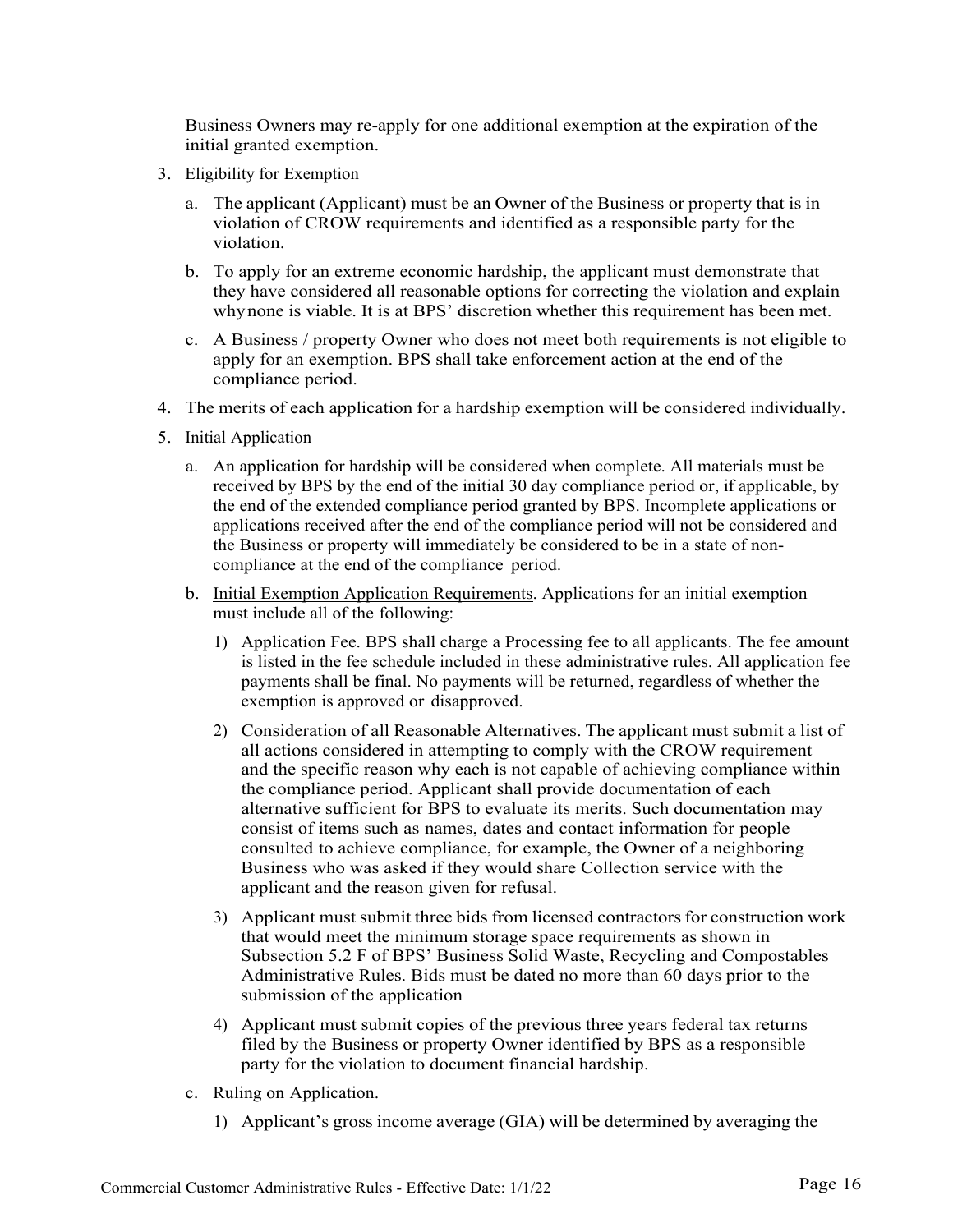gross income from the previous 3 years as stated in their federal tax returns submitted to BPS as part of their application materials.

- 2) Applicant will be categorized as a "small Business" if the Business, or the applicant? GIA is less than \$680,000.
- 3) Applicant qualifies for an exemption if the lowest bid submitted for meeting the space requirements is:
	- a) More than 4% of their GIA if they are a "small Business" as defined in this section of the rules
	- b) More than 5% of their GIA if they are not a "small Business" as defined in this section of the rules
- 4) BPS will issue its determination on the application within 30 calendar days of receipt of completed application.
- 5) The hardship exemption shall be for a period of 12 months, effective on the day that the decision is issued by BPS.
- 6) If the application is denied, the applicant is considered to be in a state of noncompliance and subject to enforcement actions immediately upon the mailing of BPS' rejection of the application unless the applicant submits a request for an appeal as described in Subsection 5.3B D.11 of these administrative rules.
- 6. Renewal Application
	- a. A Business or property Owner who has a current exemption may apply forone additional exemption that would take effect upon the expiration of the initial one.
	- b. The application for renewal will be considered when complete. All materials must be received by BPS at least 60 days prior to the expiration of the initial exemption. Incomplete applications or applications received less than 60 days prior to the expiration of the initial exemption will not be considered and the Business or property will immediately be considered to be in a state of non-compliance at the end of the initial exemption.
	- c. Renewal Exemption Application Requirements. Applications for a renewal exemption must include all of the following:
		- 1) Application Fee. BPS shall charge a processing fee to all applicants. The fee amount is listed in the fee schedule included in these administrative rules. Payment of the application fee is final, regardless of the final determination upon the application.
		- 2) Progress Summary. The applicant must submit a list of all actions taken in an attempt to comply with the CROW rules since the time their initial exemption was granted, including the specific reason why applicant was unable to achieve compliance within the initial exemption period.
		- 3) Applicant must submit three bids from licensed contractors for construction work that would meet the minimum storage area for garbage, Recycling and food waste containers as determined in Subsection 5.2 F of BPS' Business Solid Waste, Recycling and Compostables Administrative Rules. Bids must be dated no more than 60 days prior to the submission of the application.
		- 4) Applicant must submit copies of the previous three years federal tax returns filed by the Business or property Owner identified by BPS as a responsible party for the violation to document financial hardship.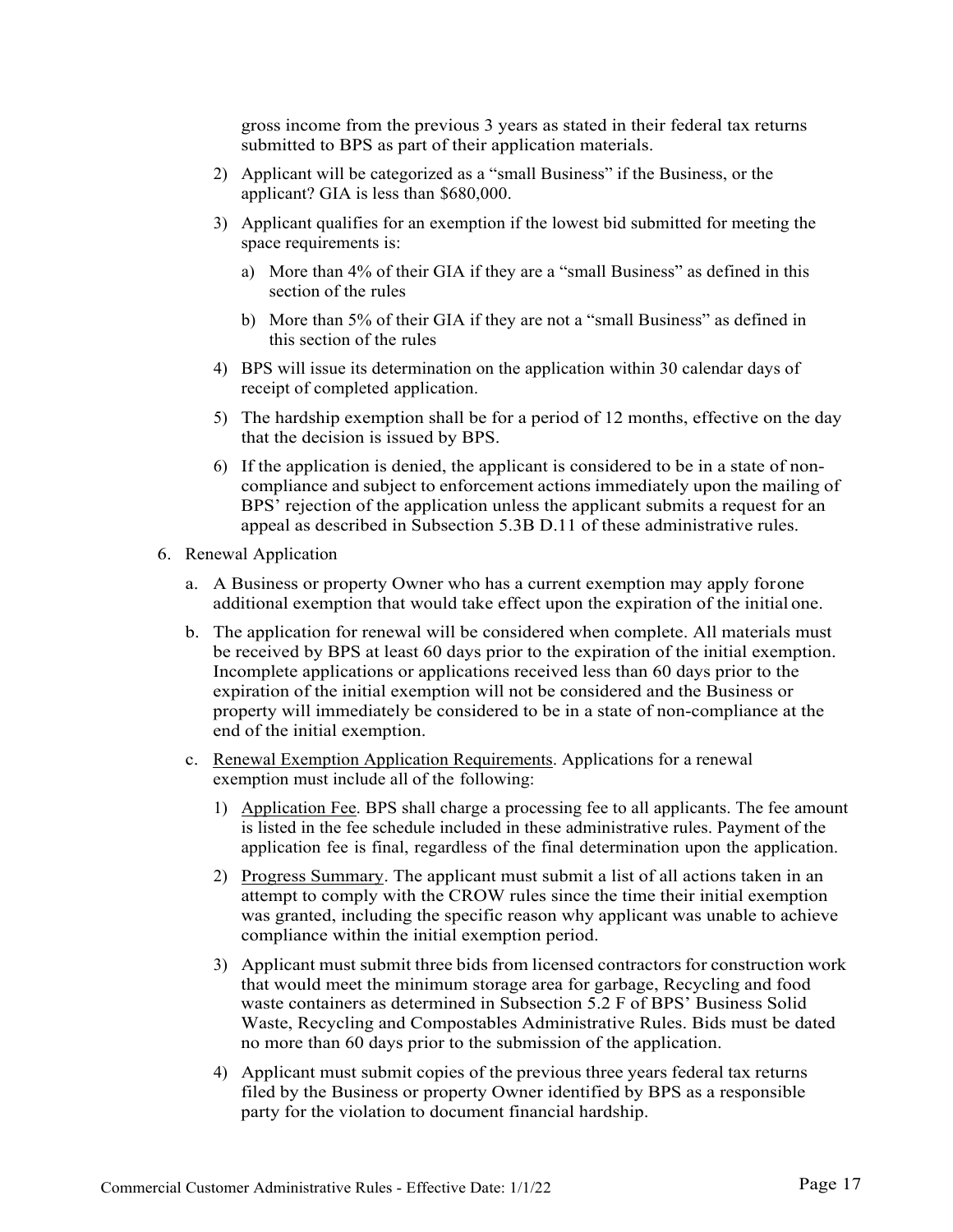- d. Upon receipt of a complete application package, BPS shall schedule a public hearing and will mail a notice of the applicant's request, including the time, date and location of the hearing, to the recognized organization(s) in which the property is located, to selfidentified interested parties and to all organizations recognized by the City's Office of Neighborhood Involvement that are within 400 feet of the property.
- e. Ruling on Application.
	- 1) Applicant's gross income average (GIA) will be determined by averaging the gross income from the previous 3 years as stated in the federal tax returns submitted to BPS as part of the application materials.
	- 2) Applicant will be categorized as a "small Business" if their GIA is less than \$680,000.
	- 3) Applicant qualifies for an exemption if the lowest qualified bid submitted for meeting the space requirements is:
		- a) More than 6% of their GIA if they are a "small Business" as defined in this section of the rules
		- b) More than 7% of their GIA if they are not a "small Business" as defined in this section of the rules
	- 4) BPS will issue a written determination within 30 calendar days of the public hearing. BPS will mail notice of the decision to the recognized organization(s) in which the property is located, to all recognized organizations within 400 feet of the property and to any person who submitted comments at the public hearing or in writing prior to the hearing.
	- 5) Exemptions will be limited to 12 months, starting on the day that the initial exemption is granted, and expiring one year later.
	- 6) If the application is denied, the property is considered to be in a state of noncompliance and subject to enforcement actions immediately upon the expiration of the initial exemption unless the applicant submits a request for an appeal as described in Subsection 5.3.B.C.11 of these administrative rules.
- f. A Business or property Owner is eligible for no more than one renewal exemption. At the expiration of a renewal exemption, the property will be in a state of noncompliance and subject to immediate enforcement action.
- 7. BPS may confirm the authenticity and/or accuracy of any of the claims or documents in the application process. BPS may request that the applicant provide additional information or documentation to support the application. BPS will either approve or deny an exemption based on the materials submitted in the application. BPS may also refer to other City records, such as any City maintained case history.
- 8. Exemptions are neither transferable nor assignable. The exemption will terminate immediately, without any action by the City, if there is any transfer of ownership of the Business or change in location.
- 9. Revocation of Exemption. BPS may conduct a review at any point during the exemption, and may request updated information from the applicant. BPS may revoke any exemption if BPS subsequently determines that the applicant provided inaccurate information in support of the application.
	- a. It is the responsibility of the applicant to inform BPS if the tax returns submitted in their application to document hardship are amended in a way that changes the gross income such that the GIA exceeds the threshold.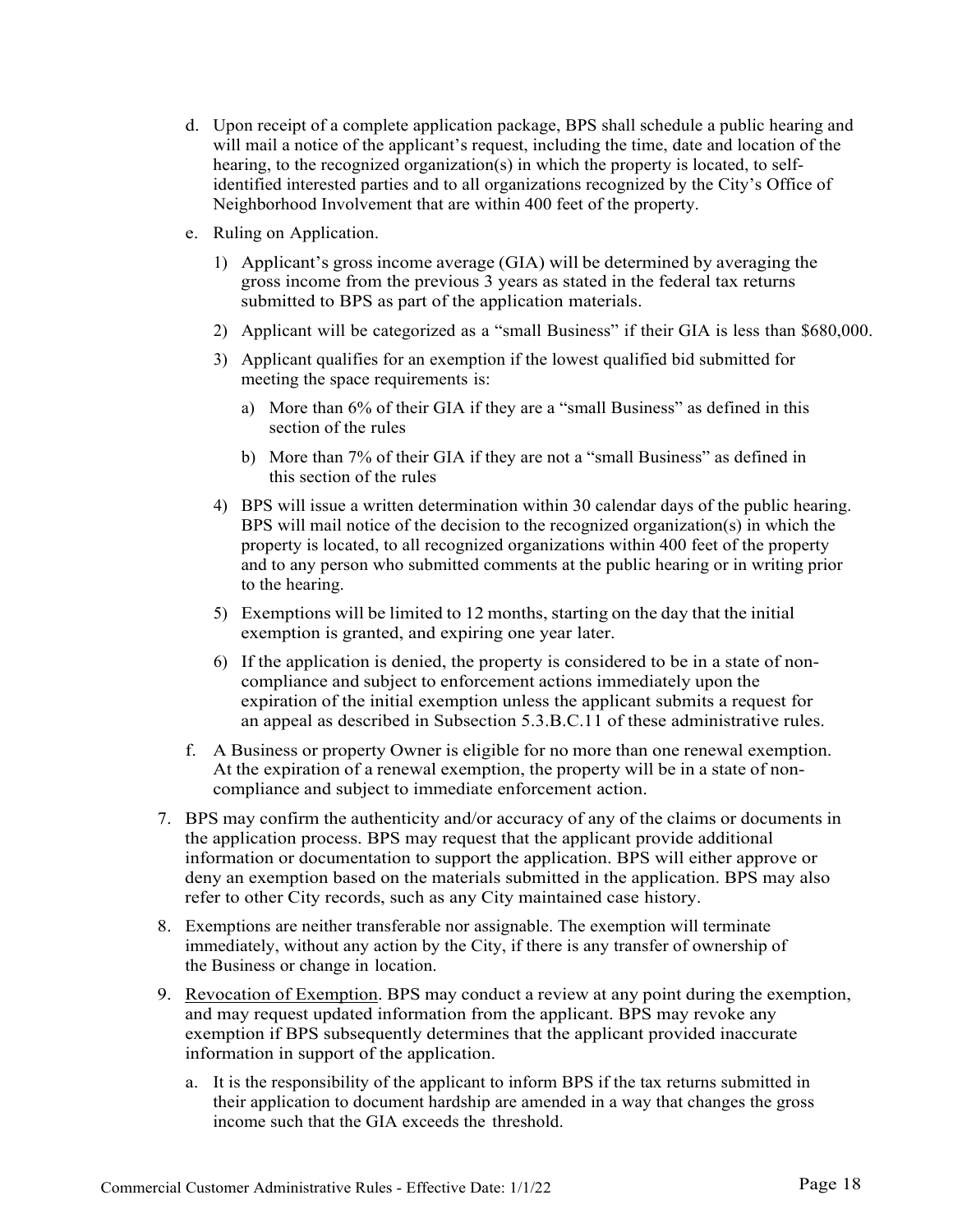- b. Changes to construction bids or new construction bids will not be considered after submission of completed application package.
- c. If BPS revokes an exemption for just cause, the property will be considered to be in a state of non-compliance and subject to immediate enforcement actions.
- 10. Appeal Process
	- a. Any person filing an appeal, whether for decision on an initial exemption or a renewal, must do so in accordance with procedures set forth in Title 22 of the City Code except for variances as described in these administrative rules.
	- b. Initial Exemption. An applicant for an initial exemption may appeal the denial of an exemption to the Code Hearings Office in accordance with the procedures set out in Chapter 22 of the Portland City Code. The appeal must be submitted to BPS within ten (10) Business days of the day the notice of decision is mailed.
	- c. Renewal Exemption. An applicant for an exemption renewal, or the neighborhood association where the Business property is located, may appeal BPS' decision to the Code Hearings Office. The appeal must be submitted to BPS within ten (10) Business days of the day the notice of decision is mailed.
	- d. Appeal Fee. If the applicant requests an appeal to the Code Hearings Office, they must include payment of the appeal fee, as stated in Subsection 5.3.B.C.11.j of these administrative rules, along with their written request for a hearing to BPS. Failure to submit a written request or the appeal fee within ten (10) Business days of the day the notice of decision is mailed is jurisdictional and the appeal shall be dismissed.
	- e. Refund of Appeal Fee. If the Code Hearings Officer rules in favor of the applicant, BPS will refund the appeal fee within 45 days of the issuance of the Hearings Officer's Order.
	- f. The filing of an appeal will stay any enforcement action of the CROW requirements against the property until the appeal is determined by the Code Hearings Officer. The Code Hearings Officer will consider only the issues raised by the appellant in their written appeal.
	- g. If, pursuant to said appeal hearing, the denial, suspension or revocation is sustained by the Code Hearings Officer, the Permittee servicing the property shall cease all Collection of Solid Waste and/or Recyclables and/or Compostables in Portland no later than 15 calendar days after the order becomes final unless the Code Hearings Officer decision is appealed to circuit court by writ of review. If a denial, suspension or revocation decision is appealed to the state courts and is upheld, Permittee shall cease all Collection of Solid Waste and/or Recyclables and/or Compostables in Portland no later than 15 calendar days after final resolution of the judicial proceedings.
	- h. If the Code Hearings Officer overturns BPS' denial of an exemption, the Business or property Owner will be granted a one-year exemption. The exemption begins on the effective date of the Hearings Officer's decision if the application is for an initial exemption, or on the day following the expiration of the current exemption if the application is for a renewal.
	- i. If the Code Hearings Officer overturns BPS' granting of a renewal exemption, the applicant is considered to be in a state of non-compliance and subject to enforcement actions immediately upon the expiration of the initial exemption.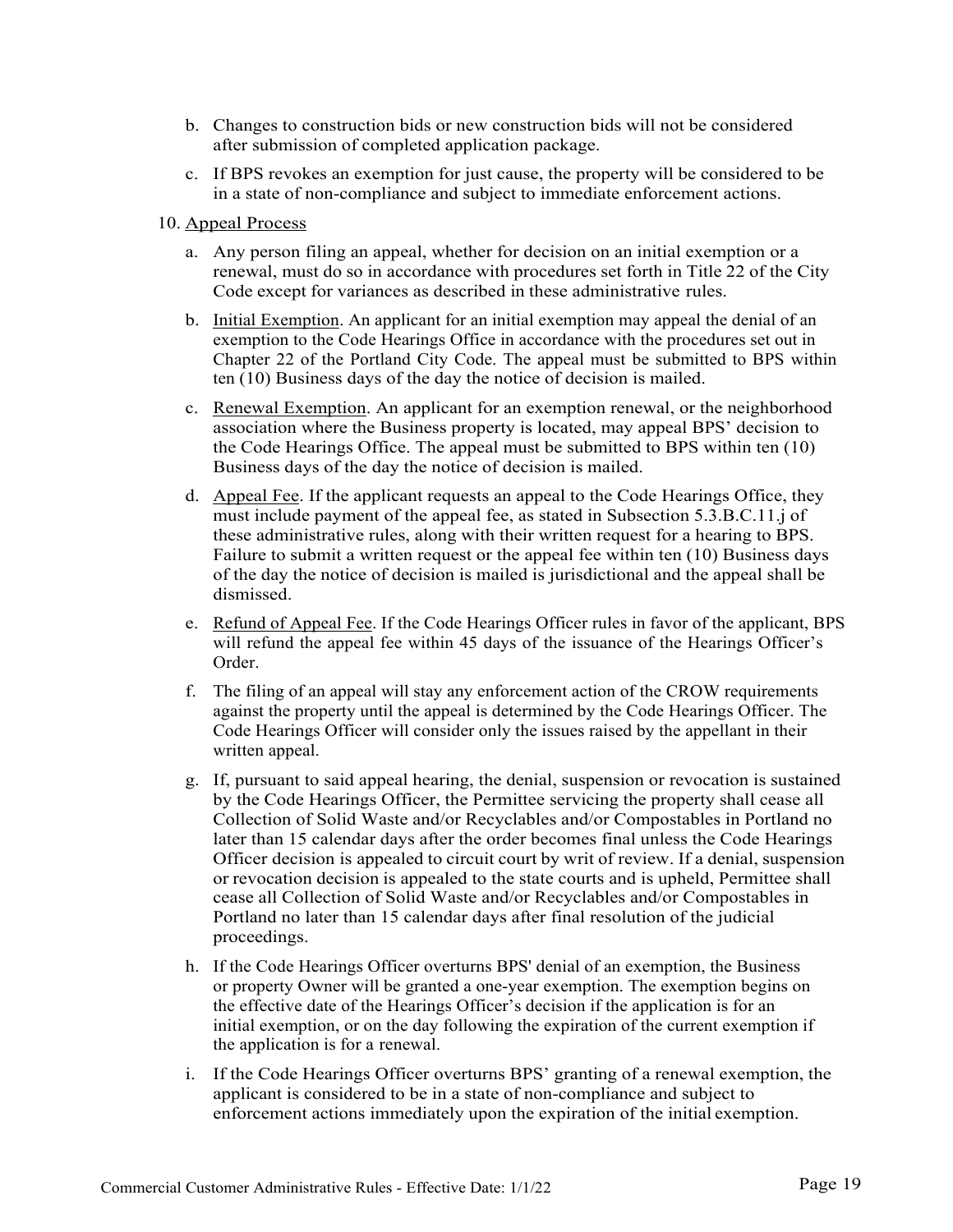j. Economic Hardship Fee Schedule. BPS may assess the following fees for the administration of the CROW Limited Term Extreme Economic Hardship Exemption program:

| Description                                                                                                                       | Fee Amount |
|-----------------------------------------------------------------------------------------------------------------------------------|------------|
| Application for Exemption (initial or renewal) – non-<br>refundable                                                               | \$250      |
| Appeal of Denial for Exemption to Code Hearings Officer –<br>refundable if Code Hearings Officer decides in favor of<br>appellant | \$500      |

# D. NOTICE OF ASSESSMENT

Form and Delivery of Notice. If, after the compliance period, it is determined that noncompliance still exists, and an infraction has occurred, the Director may deliver a written notice of Assessment to the offender, specifying the infraction, the findings that support the infraction and stating the amount of the infraction Assessment and deadline for payment. This notice shall also include information on the procedure for requesting a hearing to appeal the determination. Notice of infraction is considered effective as of the mailing date by certified mail.

# E. ORDER TO REMOVE CONTAINERS

If, after the compliance period or any other stays of enforcement, such as pending a decision after appealing to the Code Hearings Officer, it is determined that noncompliance still exists and an infraction has occurred, the Director may deliver a written notice to the Business / property Owner and any and all contracted permitted haulers, independent Commercial recyclers or other Owners or service providers of containers violating CROW rules ordering the removal of the non-compliant container(s) within ten (10) Business days. Failure to comply is a violation of the City's Commercial Solid Waste, Recycling and Compostables Administrative Rules.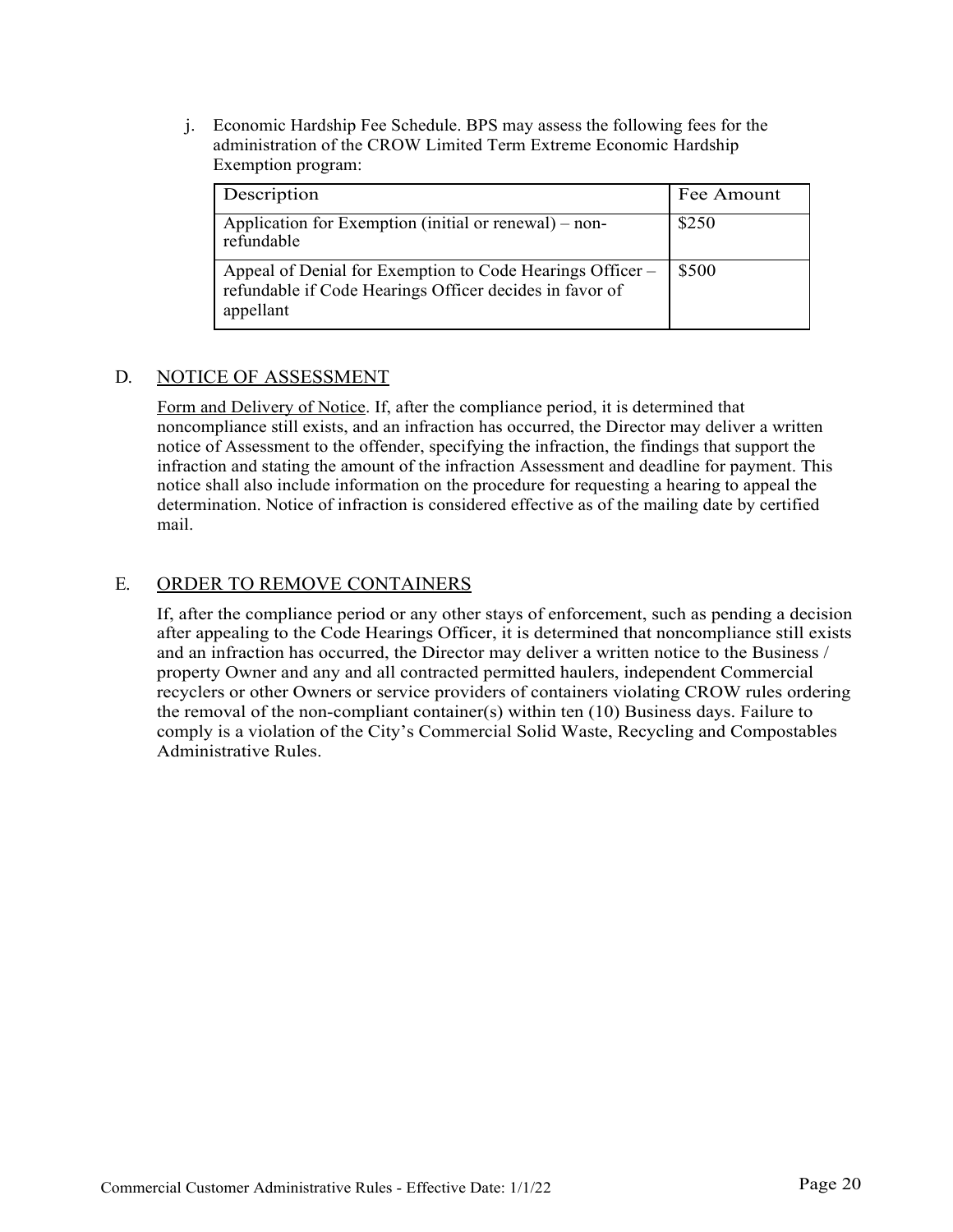# Part 5.3C Business Compliance and Enforcement: Common Aspects

#### A. STANDARD FOR MAKING DETERMINATION OF INFRACTION

In determining whether an infraction has occurred, the Director shall evaluate the totality of the circumstances related to the infraction.

#### B. PAYMENT OF INFRACTION ASSESSMENTS

- 1. Payment of Assessments Required or Appeal. The alleged offender shall, within ten (10) Business days of BPS issuance of the written notice of Assessment, pay to BPS the stated civil penalty or request an appeal hearing by a Code Hearings Officer as set forth in Portland City Code Title 22.
- 2. Appeal Fee. The appellant may be assessed a fee of up to\$500 at the time of their application. Failure to submit full payment of appeal fee within the time allowed to request an appeal hearing shall result in the denial of the request for an appeal hearing.
	- a. Refund of Appeal Fee. If the Code Hearings Officer decides in favor of the appellant at the Code Hearing, the submitted appeal fee shall be refunded in full to the appellant.
- 3. 15-Day Payment Required Upon Failed Appeal. If, pursuant to said appeal hearing, an Infraction Assessment is ordered, payment of said Assessment must be received by BPS or postmarked within 15 calendar days after the order becomes final. (D/I)
- 4. Interest on Assessment. An Assessment which is not paid within the time provided shall accrue interest at the rate set by the Council until paid. BPS may take legal action to Collect Assessments which are not paid when due.
- 5. City May Take Legal Action to Collect Assessments. The City make take legal action to collect Assessments, which are not paid when due.

#### C. INFRACTION CATEGORIES AND ASSESSMENTS

- 1. Infraction Classifications. Each violation of a rule for which an infraction is assigned is given a dollar amount which reflects BPS's evaluation of both the seriousness of the matter and the frequency with which the violation is committed. The lowest amount, \$200, is assigned to the first occurrence of the least serious infraction while the highest amount, \$1500,is assigned to the most serious infraction on the third or subsequent occurrence. Each infraction notation consists of two letters, such as (A/I) which reflect the seriousness of the infraction.
	- a. First Letter. The first letter represents the level of Assessment as show on the chart below. These range from category A-D, with category A representing the most serious and category D representing the least serious infractions.
	- b. Second Letter. The second letter reflects the classification of the standard, which is whether an infraction will be on a "Per Incident," "Per Day" or "Per Month" basis (see Definitions). The following abbreviations apply:

"I" means on a Per Incident basis; "D" means on a Per Day basis; "M" means on a Per Month basis, and

For example, an (A/I) designation means that a \$500 Assessment (as shown under category A on the chart below) would be applied for the first single "incident" within a 365-day period but would increase to \$1500 for the third or subsequent incident within that same period.